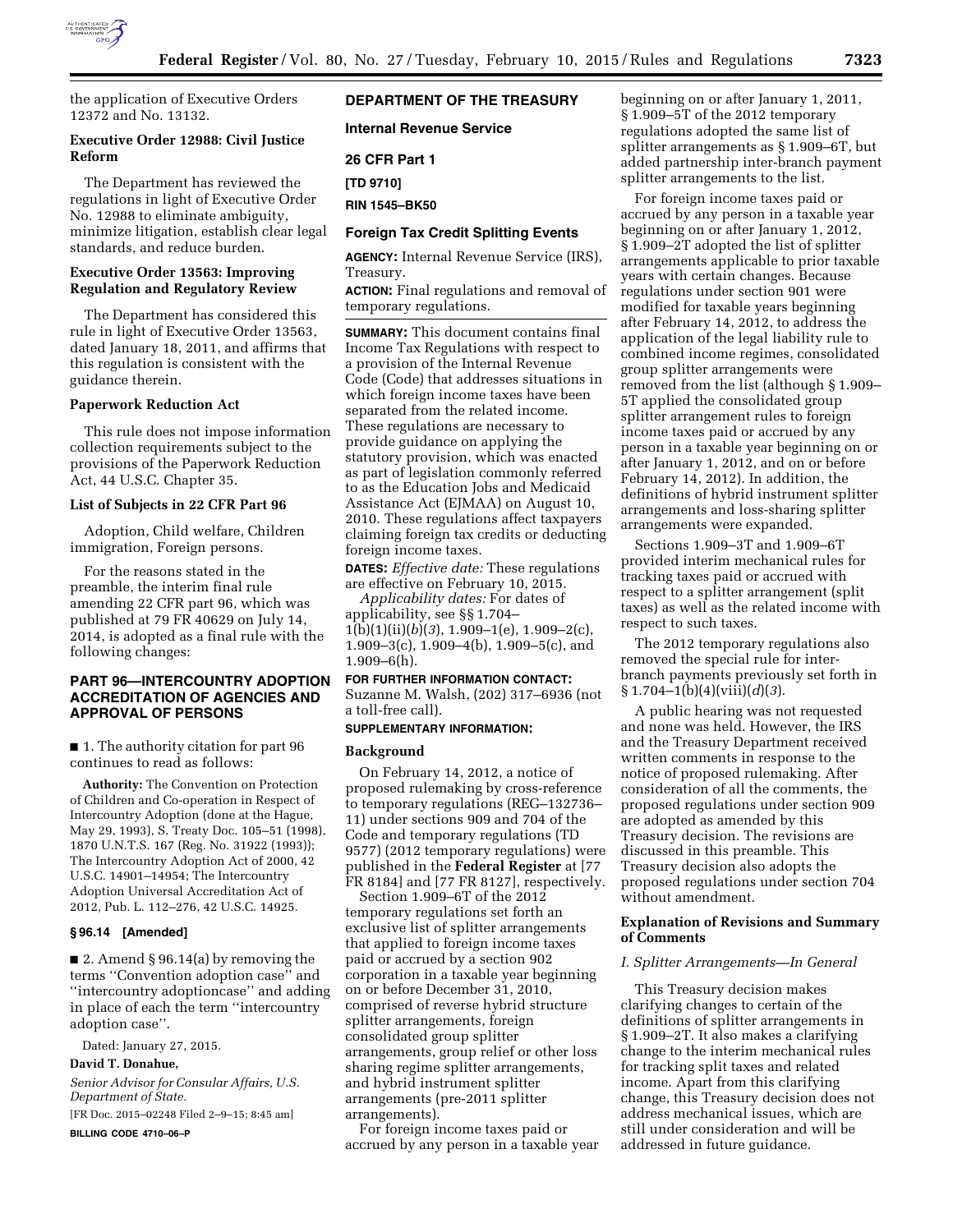#### *II. Reverse Hybrid Splitter Arrangements*

Section 1.909–2T(b)(1) provides that a splitter arrangement exists with respect to a reverse hybrid entity when a payor pays or accrues foreign income taxes with respect to the income of the reverse hybrid. The split taxes are the taxes paid or accrued with respect to income of the reverse hybrid. The related income with respect to such split taxes is the earnings and profits of the reverse hybrid attributable to the activities of the reverse hybrid that gave rise to the foreign taxable income with respect to which the split taxes were paid or accrued.

A comment indicated that there is confusion regarding the amount of the related income with respect to a reverse hybrid splitter arrangement in the case in which the reverse hybrid subsequently incurs a loss, causing its earnings and profits to fluctuate over multiple taxable years. The final regulations include two new examples at  $\S 1.909-2(b)(1)(v)$  that clarify how to determine the related income amount with respect to split taxes from a reverse hybrid splitter arrangement.

# *III. Loss-Sharing Splitter Arrangements*

Section 1.909–2T(b)(2) provides that a splitter arrangement exists to the extent that the ''usable shared loss'' of a ''U.S. combined income group,'' which is an individual or corporation and all the entities with which it combines items of income and expense under U.S. federal income tax law, is used to offset foreign taxable income of another U.S. combined income group. A usable shared loss is defined as a shared loss of a U.S. combined income group that could be used under foreign law to offset the group's own income.

A comment requested that the definition of a usable shared loss be clarified to exclude any shared loss that could not be used within the U.S. combined income group in a current foreign taxable year but that could be used within a group by carrying the loss either forward or back to a different foreign taxable year. The Treasury Department and the IRS agree that the usable shared loss definition should not require a U.S. combined income group to carry forward losses because it will not necessarily be foreseeable whether the group will have sufficient foreign taxable income in a future taxable year to use a loss that cannot be used currently or carried back within the group. It would be too unpredictable to adopt a ''wait and see'' rule that required a taxpayer to forego the opportunity to use a loss to reduce an affiliate's foreign tax liability in a

current (or prior) foreign taxable year based on the speculation that it may be able to use the loss itself in a future foreign taxable year.

It is appropriate, however, that the usable shared loss definition include a shared loss that could be used to offset foreign taxable income of the group in a previous taxable year. Because taxpayers can know in a current foreign taxable year whether a loss can be carried back for foreign law purposes within the U.S. combined income group, they should not be permitted to share such a loss in a way that inappropriately separates foreign income taxes from the related income. Although this may require taxpayers to treat taxes previously paid or accrued as split taxes, this is an acceptable outcome in light of the policy concerns that the loss-sharing splitter rules are intended to address. Furthermore, taxpayers can avoid having to treat taxes as split taxes on a retroactive basis by carrying back the loss. Accordingly, the regulations modify the definition to clarify that a usable shared loss is a shared loss that could be used under foreign tax law to offset income of the U.S. combined income group in a current or previous foreign taxable year.

Another comment recommended that sharing a usable shared loss outside of a U.S. combined income group should give rise to a splitter arrangement only to the extent that the gross amount of such a usable shared loss shared away from the U.S. combined income group exceeds the gross amount of shared losses from other U.S. combined income groups that are received by the group. The Treasury Department and the IRS have determined that it is too burdensome to administer such a netting rule, particularly in light of the fact that the comment did not provide a reason why a U.S. combined income group would seek to use shared losses from another U.S. combined income group while sharing its own usable shared loss outside the group, rather than using its usable shared loss within the group. Therefore, the comment is not adopted.

A further comment recommended that a U.S. combined income group with split taxes resulting from sharing a usable shared loss away from the group in a prior year be treated as receiving a distribution of related income to the extent of any shared loss received by it from a different U.S. combined income group. The Treasury Department and the IRS have determined that it is too burdensome to administer such a rule, which would entail reconciling actual related income accounts with deemed distributions of related income resulting

from the receipt of a shared loss from another U.S. combined income group. Therefore, the comment is not adopted.

A question has arisen about when references to ''income'' in § 1.909– 2T(b)(2) are intended to refer to income for purposes of U.S. federal income tax law or to income for purposes of foreign tax law. The regulations clarify that the reference to the term ''income'' of that U.S. combined income group in § 1.909–  $2(b)(2)(v)$  refers to income for purposes of foreign tax law.

# *IV. Hybrid Instrument Splitter Arrangements*

Section 1.909–2T(b)(3)(i) provides that there is a U.S. equity hybrid instrument splitter arrangement if payments or accruals with respect to a U.S. equity hybrid instrument (i) give rise to foreign income taxes paid or accrued by the owner of such instrument, (ii) are deductible by the issuer under the laws of its foreign jurisdiction, and (iii) do not give rise to income for U.S. federal income tax purposes.

A question has arisen as to whether there is a splitter arrangement if an accrual for foreign law purposes with respect to a U.S. equity hybrid instrument does not give rise to income under U.S. law but a separate payment of the accrued amount is made that gives rise to income under U.S. law equal to all or a portion of the amount of the accrual. The reference to ''payments or accruals'' created confusion regarding the effect of a payment. The final regulations are clarified to provide that if an accrual under foreign law with respect to a U.S. equity hybrid instrument gives rise to a foreign-law deduction by the issuer, then regardless of whether a payment is made on the instrument, a splitter arrangement exists whenever an accrual gives rise to the imposition of foreign income taxes on the instrument owner without giving rise to income under U.S. federal income tax law. Any actual payment of the accrued amount, whether or not it is made periodically under the terms of the instrument, does not prevent the hybrid instrument from being a splitter arrangement. The payments, however, may be treated as a distribution of related income to the extent provided by § 1.909–3 and § 1.909–6(d). An example is added at  $§ 1.909-2(b)(3)(i)(E)$  to illustrate the application of the rule.

# *V. Mechanical Rules for Tracking Related Income and Split Taxes*

A comment recommended that the regulations should generally provide additional mechanical rules for tracking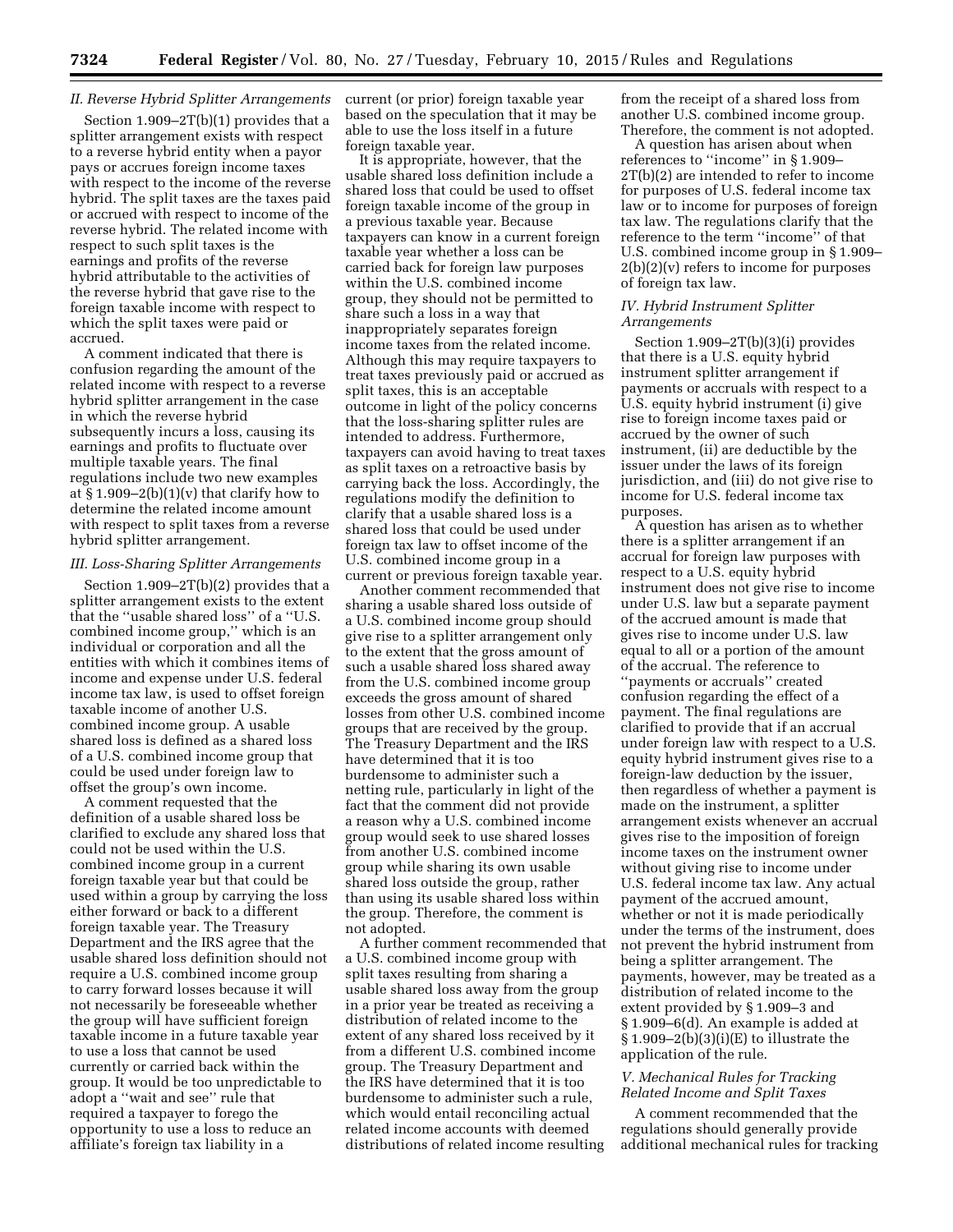related income. The Treasury Department and the IRS recognize that there are a number of mechanical issues related to tracking related income and split taxes that are not fully addressed in § 1.909–6T. Other mechanical issues are under consideration and will be addressed in future guidance.

One comment recommended revising § 1.909–6T(e)(3) to provide for the carryover of split taxes in the circumstance in which a payor of split taxes that is a section 902 corporation combines with a section 902 shareholder in a transaction that is described in section 381. Section 1.909– 6T(e)(3) provides that split taxes that carry over to a *foreign* corporation under section 381, § 1.367(b)–7, or similar rules retain their character as split taxes and, consequently, the transferee corporation is treated as the payor of the split taxes. That provision does not, however, provide that split taxes carry over to a *domestic* corporation in the case of a foreign-to-U.S. liquidation or other inbound transaction described in section 381.

The Treasury Department and the IRS have determined that it is not appropriate to expand the scope of § 1.909–6T(e)(3) as recommended by the comment. A carryover rule for inbound section 381 transactions would create preferential treatment, in certain fact patterns, of split foreign income taxes that are maintained by a section 902 corporation in suspension accounts rather than included in post-1986 foreign income tax pools, such as when the section 902 corporation has a deficit in post-1986 undistributed earnings and profits. In addition, if suspended foreign income taxes are carried over to a domestic section 902 shareholder, currency exchange rate fluctuations could cause a disparity between the dollar amount of income included by the domestic section 902 shareholder in respect of the functional currency amount of earnings and profits used to make the suspended tax payment and the creditable dollar amount of the foreign income taxes that are unsuspended. This disparity is inconsistent with the inclusion that results from unsuspending split taxes at the level of the payor section 902 corporation, deeming such taxes to be paid by the section 902 shareholder, and including the dollar amount of taxes in the shareholder's income under the section 78 gross-up. Moreover, taxpayers could choose to avoid permanent suspension of split taxes in an inbound transaction by, for example, causing a distribution of the related income to the payor of the split taxes before the payor of the split taxes is

liquidated or otherwise combined with a domestic person. For these reasons, the final regulations do not modify  $\S 1.909 - 6T(e)(3)$  to treat split taxes as a carryover attribute in inbound section 381 transactions.

Another comment addressed the fact pattern in which a covered person with the related income ceases to be a covered person with respect to the payor of split taxes and the payor does not take the related income into account before, or in connection with, the termination of the covered person relationship, resulting in the permanent suspension of split taxes. The comment recommended that, in this case, if the covered person is a direct or indirect subsidiary of the payor of the split taxes, the payor should be treated as having paid the split taxes on behalf of the covered person and as having made a capital contribution in the amount of the split taxes to the covered person directly or indirectly through a chain of subsidiaries, thereby stepping up basis in the covered person's stock. The comment also recommended reducing the earnings and profits of the covered person by the amount of the split taxes as though the covered person had paid the split taxes. Stepping up the basis of the stock of the covered person by the amount of the permanently suspended split taxes and reducing its earnings and profits by the same amount would ensure that any inclusion attributable to the earnings and profits or appreciated assets of the departing or liquidating covered person is reduced by the amount of the split taxes, effectively converting the permanently suspended split taxes into a deduction for the payor of the split taxes.

Section 909 contemplates that split taxes may remain permanently suspended as a result of a disposition or liquidation of the covered person. Section 909 provides that split taxes are suspended until the related income is taken into account generally by the payor of the split tax or relevant section 902 shareholder, and does not provide for a deduction of split taxes in lieu of a credit. If the covered person does not distribute the full amount of related income prior to the liquidation or disposition of the covered person, and such liquidation or disposition does not result in the reflection of the related income in the earnings and profits of the payor of the split tax (or the relevant section 902 shareholder), then the related income is not taken into account as prescribed by section 909. The Treasury Department and the IRS, therefore, have concluded that it is appropriate for split taxes to remain suspended until and unless the related

income is taken into account. Accordingly, the comment is not adopted.

## *VI. Taking Related Income Into Account as a Result of a Transaction Under Section 381*

A comment incorrectly interpreted  $$1.909-6T(d)(8)(ii)$  as providing that when a payor section 902 corporation with suspended split taxes combines with the covered person with the related income in a transaction described in section 381, all related income is treated as taken into account even if the full amount of related income is not reflected in the earnings and profits of the payor section 902 corporation (or surviving corporation) as a result of the transaction.

The Treasury Department and the IRS did not intend for a transaction described under section 381 to result in the unsuspension of split taxes if the transaction does not cause the payor of the split taxes to take into account earnings and profits of the covered person equal to the amount of related income specified in the relevant splitter arrangement definition. Accordingly, the final regulations clarify that split taxes are unsuspended only when the appropriate amount of related income is taken into account by the payor section 902 corporation either as a result of a distribution or inclusion out of the earnings and profits of the covered person or as a result of the combination of the payor section 902 corporation and the covered person in a transaction described in section 381.

### *VII. Additional Splitter Arrangement Fact Patterns*

A comment recommended that the U.S. debt hybrid instrument splitter arrangement definition be expanded to include certain fact patterns in which the instrument owner is not related to the issuer of the instrument. The Treasury Department and the IRS have concluded that it is not appropriate at this time to extend the existing splitter arrangement list to include transactions between unrelated persons and do not adopt the comment. The Treasury Department and the IRS continue, however, to consider other arrangements that inappropriately separate foreign income taxes from the related income, and the circumstances under which a splitter arrangement described in regulations or other guidance under section 909 should be applied to arrangements between unrelated persons.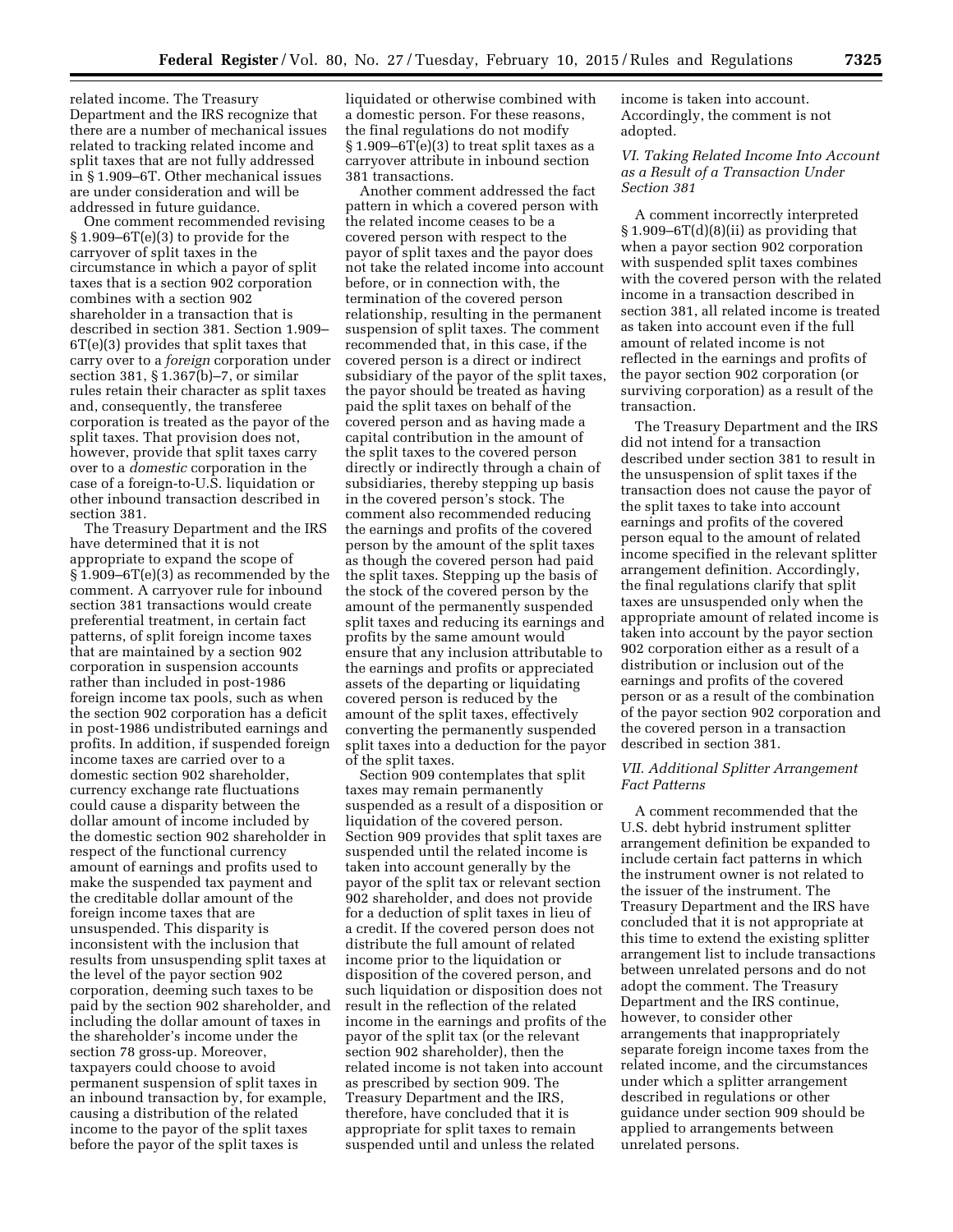#### **Special Analyses**

It has been determined that this Treasury decision is not a significant regulatory action as defined in Executive Order 12866. Therefore, a regulatory assessment is not required. It also has been determined that section 553(b) of the Administrative Procedure Act (5 U.S.C. chapter 5) does not apply to these regulations. Pursuant to section 7805(f) of the Internal Revenue Code, the NPRM preceding this regulation was submitted to the Chief Counsel for Advocacy of the Small Business Administration for comment on its impact on small businesses.

# **Drafting Information**

The principal author of these regulations is Suzanne M. Walsh of the Office of Associate Chief Counsel (International). However, other personnel from the IRS and the Treasury Department participated in their development.

#### **List of Subjects in 26 CFR Part 1**

Income taxes, Reporting and recordkeeping requirements.

### **Adoption of Amendments to the Regulations**

Accordingly, 26 CFR part 1 is amended as follows:

# **PART 1—INCOME TAXES**

■ **Paragraph 1.** The authority citation for part 1 is amended by adding an entry in numerical order to read as follows:

**Authority:** 26 U.S.C. 7805 \* \* \* Sections 1.909–1 through 1.906–6 also issued under 26 U.S.C. 909(e). \* \* \*

■ **Par. 2.** Section 1.704–1 is amended as follows:

■ a. Paragraph (b)(0) is amended by adding entries for § 1.704– 1(b)(1)(ii)(*b*)(*3*) and § 1.704– 1(b)(4)(viii)(*d*)(*3*).

- $\blacksquare$  b. Paragraph (b)(1)(ii)(b)(3) is revised.  $\blacksquare$  c. Paragraph (b)(4)(viii)(*d*)(3) is
- revised.

■ c. Paragraph (b)(5), *Example 24,* is revised.

The revisions read as follows:

#### **§ 1.704–1. Partner's distributive share.**

\* \* \* \* \* (b) *Determination of partner's distributive share* –(0) *Cross-references.* 

| Heading |  |  |  |  |  | Section                   |
|---------|--|--|--|--|--|---------------------------|
|         |  |  |  |  |  | 1.704-1(b)(1)(ii)(b)(3)   |
|         |  |  |  |  |  | 1.704-1(b)(4)(viii)(d)(3) |
|         |  |  |  |  |  |                           |

(1) \* \* \*

(ii) \* \* \*

(*b*) \* \* \*

(*3*) *Special rules for certain interbranch payments*—(A) *In general.* The provisions of § 1.704–1(b)(4)(viii)(*d*)(*3*) apply for partnership taxable years ending after February 9, 2015. See 26 CFR 1.704–1T(b)(4)(viii)(*d*)(*3*) (revised as of April 1, 2014) for rules applicable to taxable years beginning on or after January 1, 2012, and ending on or before

February 9, 2015. (B) *Transition rule.* Transition relief is provided herein to partnerships whose agreements were entered into prior to February 14, 2012. In such cases, if there has been no material modification to the partnership agreement on or after February 14, 2012, then the partnership may apply the provisions of § 1.704– 1(b)(4)(viii)(*c*)(*3*)(*ii*) and § 1.704–  $1(b)(4)(viii)(d)(3)$  (revised as of April 1, 2011). For purposes of this paragraph (b)(1)(ii)(*b*)(*3*), any change in ownership constitutes a material modification to the partnership agreement. This transition rule does not apply to any taxable year in which persons bearing a relationship to each other that is specified in section 267(b) or section 707(b) collectively have the power to amend the partnership agreement without the consent of any unrelated party (and all subsequent taxable years).

\* \* \* \* \*

- (4) \* \* \*
- (vii) \* \* \*

(*d*) \* \* \*

(*3*) *Special rules for inter-branch payments.* For rules relating to foreign tax paid or accrued in partnership taxable years beginning before January 1, 2012, in respect of certain interbranch payments, see 26 CFR 1.704–  $1(b)(4)(viii)(d)(3)$  (revised as of April 1, 2011).

\* \* \* \* \* (b) (5) \* \* \*

*Example 24.* (i) The facts are the same as in *Example 21,* except that businesses M and N are conducted by entities (DE1 and DE2, respectively) that are corporations for country X and Y tax purposes and disregarded entities for U.S. Federal income tax purposes. Also, assume that DE1 makes payments of \$75,000 during 2012 to DE2 that are deductible by DE1 for country X tax purposes and includible in income of DE2 for country Y tax purposes. As a result of such payments, DE1 has taxable income of \$25,000 for country X purposes on which \$10,000 of taxes are imposed and DE2 has taxable income of \$125,000 for country Y purposes on which \$25,000 of taxes are imposed. For U.S. Federal income tax purposes, \$100,000 of AB's income is attributable to the activities of DE1 and \$50,000 of AB's income is attributable to the activities of DE2. Pursuant to the partnership agreement, all partnership items from business M, excluding CFTEs paid or accrued by business M, are allocated 75% to A and 25% to B, and all partnership

items from business N, excluding CFTEs paid or accrued by business N, are split evenly between A and B (50% each). Accordingly, A is allocated 75% of the income from business M (\$75,000), and 50% of the income from business N (\$25,000). B is allocated 25% of the income from business M (\$25,000), and 50% of the income from business N (\$25,000).

(ii) Because the partnership agreement provides for different allocations of the net income attributable to businesses M and N, the net income attributable to each of business M and business N is income in separate CFTE categories. See paragraph  $(b)(4)(viii)(c)(2)$  of this section. Under paragraph (b)(4)(viii)(*c*)(*3*) of this section, the \$100,000 of net income attributable to business M is in the business M CFTE category and the \$50,000 of net income attributable to business N is in the business N CFTE category. Under paragraph  $(b)(4)(viii)(d)(1)$  of this section, the \$10,000 of country X taxes is allocated to the business M CFTE category and \$10,000 of the country Y taxes is allocated to the business N CFTE category. The additional \$15,000 of country Y tax imposed with respect to the interbranch payment is assigned to the business M CFTE category because for U.S. Federal income tax purposes, the related \$75,000 of income that country Y is taxing is in the business M CFTE category. Therefore, \$25,000 of taxes (\$10,000 of country X taxes and \$15,000 of the country Y taxes) is related to the \$100,000 of net income in the business M CFTE category and the other \$10,000 of country Y taxes is related to the \$50,000 of net income in the business N CFTE category. See paragraph  $(b)(4)(viii)(c)(1)$  of this section.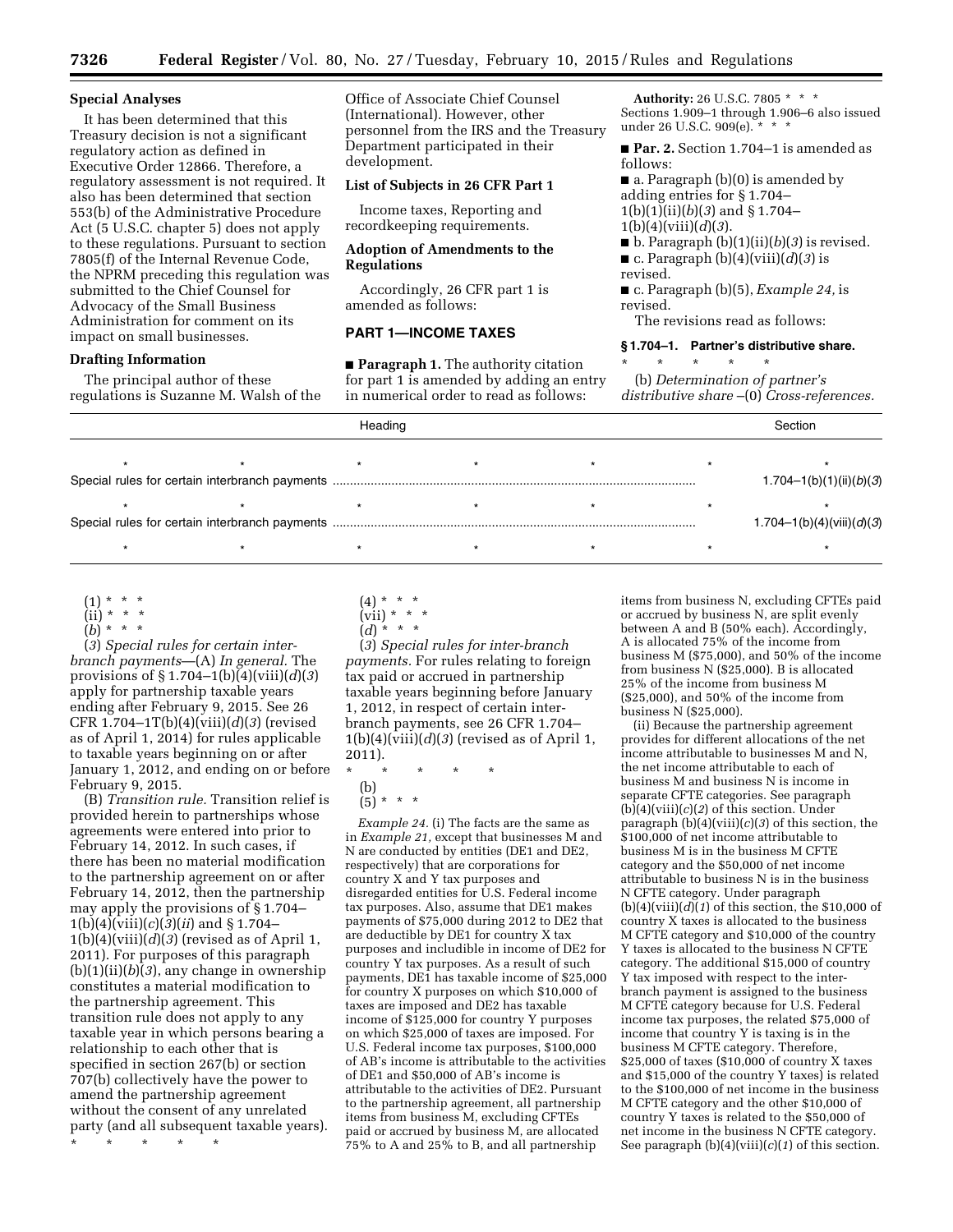The allocations of country X taxes will be in proportion to the distributive shares of income to which they relate and will be deemed to be in accordance with the partners' interests in the partnership if such taxes are allocated 75% to A and 25% to B. The allocations of country Y taxes will be in proportion to the distributive shares of income to which they relate and will be deemed to be in accordance with the partners' interests in the partnership if \$15,000 of such taxes is allocated 75% to A and 25% to B and the other \$10,000 of such taxes is allocated 50% to A and 50% to B. No inference is intended with respect to the application of other provisions to arrangements that involve disregarded payments.

(iii) Assume that the facts are the same as in paragraph (i) of this *Example 24,* except that in order to reflect the \$75,000 payment from DE1 to DE2, the partnership agreement allocates \$75,000 of the income attributable to business M equally between A and B (50% each). In order to prevent separating the CFTEs from the related foreign income, the \$75,000 payment is treated as a divisible part of the business M activity and, therefore, a separate activity. See paragraph  $(b)(4)(viii)(c)(2)(iii)$  of this section. Because items from the disregarded payment and business N are both shared equally between A and B, the disregarded payment activity and the business N activity are treated as a single CFTE category. See paragraph  $(b)(4)(viii)(c)(2)(i)$  of this section. Accordingly, \$25,000 of net income attributable to business M is in the business M CFTE category and \$75,000 of income of business M attributable to the disregarded payment and the \$50,000 of net income attributable to business N are in the business N CFTE category. Under paragraph (b)(4)(viii)(*d*)(*1*) of this section, the \$10,000 of country X taxes is allocated to the business M CFTE category and all \$25,000 of the country Y taxes is allocated to the business N CFTE category. The allocations of country X taxes will be in proportion to the distributive shares of income to which they relate and will be deemed to be in accordance with the partners' interests in the partnership if such taxes are allocated 75% to A and 25% to B. The allocations of country Y taxes will be in proportion to the distributive shares of income to which they relate and will be deemed to be in accordance with the partners' interests in the partnership if such taxes are allocated 50% to A and 50% to B.

\* \* \* \* \*

# **§ 1.704–1T [Removed]**

■ **Par. 3.** Section 1.704–1T is removed. ■ **Par. 4.** Section 1.909–0 is added to read as follows:

#### **§ 1.909–0 Outline of regulation provisions for section 909.**

This section lists the headings for §§ 1.909–1 through 1.909–6.

# **§ 1.909–1 Definitions and special rules.**  (a) Definitions.

(b) Taxes paid or accrued by a partnership, S corporation or trust.

(c) Related income of a partnership, S corporation or trust.

(d) Application of section 909 to pre-1987 accumulated profits and pre-1987 foreign income taxes.

(e) Effective/applicability date.

# **§ 1.909–2 Splitter arrangements.**

- (a) Foreign tax credit splitting event.
- (1) In general.
- (2) Split taxes not taken into account.
- (b) Splitter arrangements.
- (1) Reverse hybrid splitter
- arrangements.
	- (i) In general.
- (ii) Split taxes from a reverse hybrid splitter arrangement.
- (iii) Related income from a reverse
- hybrid splitter arrangement. (iv) Reverse hybrid.
	- (v) Examples.
	-
	- (2) Loss-sharing splitter arrangements.
	- (i) In general.
	- (ii) U.S. combined income group.
- (iii) Income and shared loss of a U.S. combined income group.
- (iv) Split taxes from a loss-sharing splitter arrangement.
- (v) Related income from a loss-sharing splitter arrangement.
- (vi) Foreign group relief or other losssharing regime.
	- (vii) Examples.
	- (3) Hybrid instrument splitter
- arrangements.
- (i) U.S. equity hybrid instrument splitter arrangement.
- (ii) U.S. debt hybrid instrument splitter arrangement.
- (4) Partnership inter-branch payment splitter arrangements.
	- (i) In general.
- (ii) Split taxes from a partnership
- inter-branch payment splitter
- arrangement.
- (iii) Related income from a
- partnership inter-branch payment
- splitter arrangement.
- (c) Effective/applicability date.

# **§ 1.909–3 Rules regarding related income and split taxes.**

- (a) Interim rules for identifying related income and split taxes.
- (b) Split taxes on deductible disregarded payments.
- (c) Effective/applicability date.

#### **§ 1.909–4 Coordination rules.**

- (a) Interim rules.
- (b) Effective/applicability date.

#### **§ 1.909–5 2011 and 2012 splitter arrangements.**

(a) Taxes paid or accrued in taxable years beginning in 2011.

(b) Taxes paid or accrued in certain taxable years beginning in 2012 with respect to a foreign consolidated group splitter arrangement.

(c) Effective/applicability date.

#### **§ 1.909–6 Pre-2011 foreign tax credit splitting events.**

- (a) Foreign tax credit splitting event. (1) In general.
- (2) Taxes not subject to suspension under section 909.

(3) Taxes subject to suspension under section 909.

- (b) Pre-2011 splitter arrangements.
- (1) Reverse hybrid structure splitter arrangements.
- (2) Foreign consolidated group splitter arrangements.
- (3) Group relief or other loss-sharing regime splitter arrangements.
- (i) In general.
- (ii) Split taxes and related income.
- (4) Hybrid instrument splitter
- arrangements.
	- (i) In general.
- (ii) U.S. equity hybrid instrument splitter arrangement.
- (iii) U.S. debt hybrid instrument splitter arrangement.
- (c) General rules for applying section 909 to pre-2011 split taxes and related income.
	- (1) Annual determination.
	- (2) Separate categories.
- (d) Special rules regarding related income.
	- (1) Annual adjustments.
- (2) Effect of separate limitation losses and deficits.
- (3) Pro rata method for distributions out of earnings and profits that include both related income and other income.
- (4) Alternative method for distributions out of earnings and profits that include both related income and
- other income.
- (5) Distributions, deemed distributions, and inclusions out of related income.
	- (6) Carryover of related income.
- (7) Related income taken into account by a section 902 shareholder.
- (8) Related income taken into account by a payor section 902 corporation.
- (9) Related income taken into account by an affiliated group of corporations
- that includes a section 902 shareholder. (10) Distributions of previously-taxed
- earnings and profits.
- (e) Special rules regarding pre-2011 split taxes.
- (1) Taxes deemed paid pro rata out of pre-2011 split taxes and other taxes.
- (2) Pre-2011 split taxes deemed paid in pre-2011 taxable years.
- (3) Carryover of pre-2011 split taxes.
- (4) Determining when pre-2011 split taxes are no longer treated as pre-2011 split taxes.
- (f) Rules relating to partnerships and trusts.
- (1) Taxes paid or accrued by partnerships.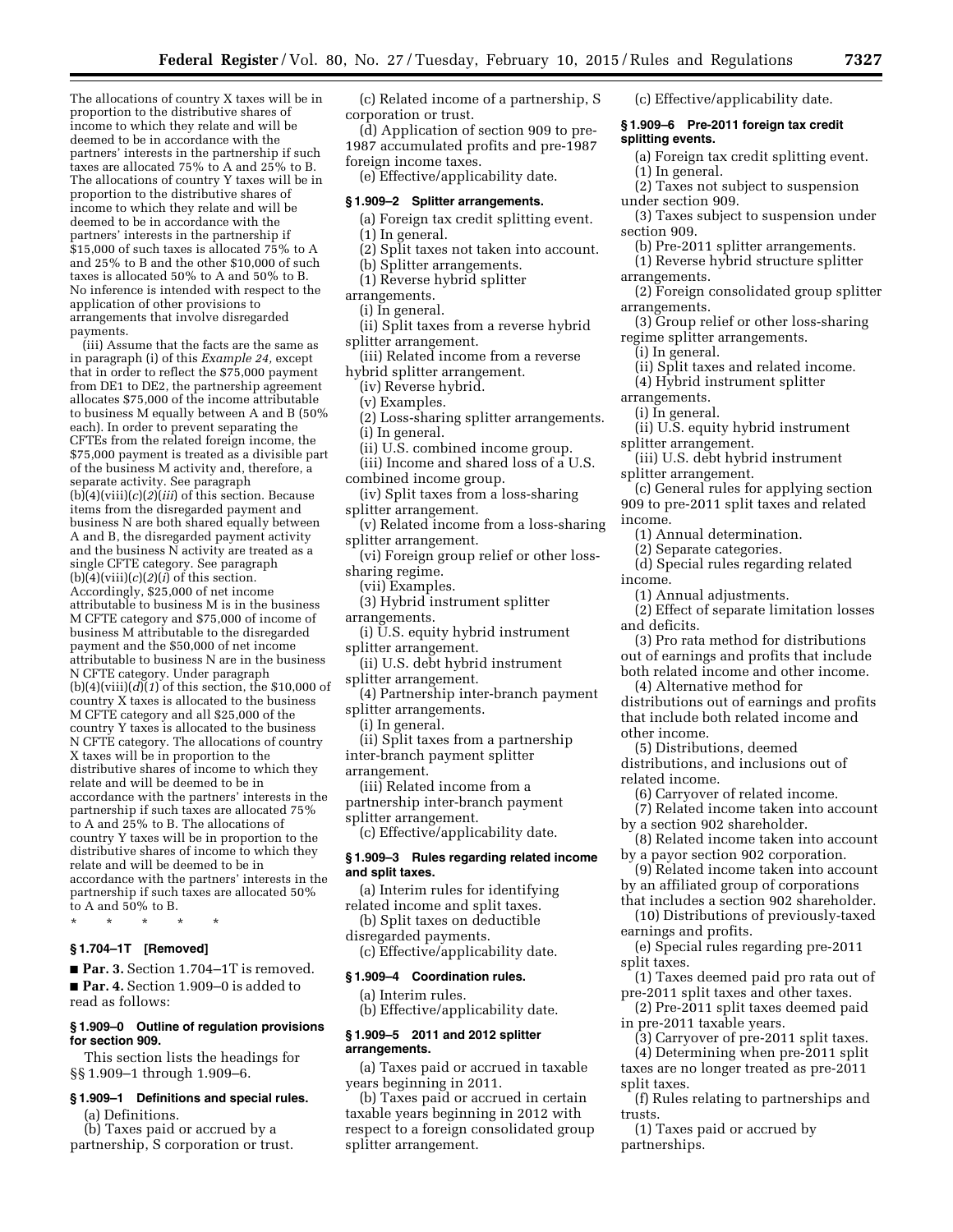(2) Section 704(b) allocations.

(3) Trusts.

(g) Interaction between section 909 and other Code provisions.

- (1) Section 904(c).
- (2) Section 905(a).
- (3) Section 905(c).
- (4) Other foreign tax credit provisions.
- (h) Effective/applicability date.

# **§ 1.909–0T [Removed]**

■ **Par. 5.** Section 1.909–0T is removed.

■ **Par. 6.** Sections 1.909–1 is added to read as follows:

#### **§ 1.909–1 Definitions and special rules.**

(a) *Definitions.* For purposes of section 909, this section, and §§ 1.909– 2 through 1.909–5, the following definitions apply:

(1) The term *section 902 corporation*  means any foreign corporation with respect to which one or more domestic corporations meet the ownership requirements of section 902(a) or (b).

(2) The term *section 902 shareholder*  means any domestic corporation that meets the ownership requirements of section 902(a) or (b) with respect to a section 902 corporation.

(3) The term *payor* means a person that pays or accrues a foreign income tax within the meaning of § 1.901–2(f), and also includes a person that takes foreign income taxes paid or accrued by a partnership, S corporation, estate or trust into account pursuant to section  $702(a)(6)$ , section  $901(b)(5)$  or section 1373(a).

(4) The term *covered person* means, with respect to a payor-

(i) Any entity in which the payor holds, directly or indirectly, at least a 10 percent ownership interest (determined by vote or value);

(ii) Any person that holds, directly or indirectly, at least a 10 percent ownership interest (determined by vote or value) in the payor; or

(iii) Any person that bears a relationship that is described in section 267(b) or 707(b) to the payor.

(5) The term *foreign income tax*  means any income, war profits, or excess profits tax paid or accrued to any foreign country or to any possession of the United States. A foreign income tax includes any tax paid or accrued in lieu of such a tax within the meaning of section 903.

(6) The term *post-1986 foreign income taxes* has the meaning provided in  $§ 1.902-1(a)(8).$ 

(7) The term *post-1986 undistributed earnings* has the meaning provided in  $§ 1.902 - 1(a)(9).$ 

(8) The term *disregarded entity* means an entity that is disregarded as an entity separate from its owner, as provided in § 301.7701–2(c)(2)(i) of this chapter.

(9) The term *hybrid partnership*  means a partnership that is subject to income tax in a foreign country as a corporation (or otherwise at the entity level) on the basis of residence, place of incorporation, place of management or similar criteria.

(b) *Taxes paid or accrued by a partnership, S corporation or trust.*  Under section 909(c)(1), section 909 applies at the partner level, and similar rules apply in the case of an S corporation or trust. Accordingly, in the case of foreign income taxes paid or accrued by a partnership, S corporation or trust, taxes allocated to one or more partners, shareholders or beneficiaries (as the case may be) will be treated as split taxes to the extent such taxes would be split taxes if the partner, shareholder or beneficiary had paid or accrued the taxes directly on the date such taxes are taken into account by the partner under sections 702 and 706(a), by the shareholder under section 1373(a), or by the beneficiary under section 901(b)(5). Any such split taxes will be suspended in the hands of the partner, shareholder or beneficiary.

(c) *Related income of a partnership, S corporation or trust.* For purposes of determining whether related income is taken into account by a covered person, related income of a partnership, S corporation or trust is considered to be taken into account by the partner, shareholder or beneficiary to whom the related income is allocated.

(d) *Application of section 909 to pre-1987 accumulated profits and pre-1987 foreign income taxes.* Section 909 and §§ 1.909–1 through 1.909–5 will apply to pre-1987 accumulated profits (as defined in  $\S 1.902-1(a)(10)(i)$  and pre-1987 foreign income taxes (as defined in § 1.902–1(a)(10)(iii)) of a section 902 corporation attributable to taxable years beginning on or after January 1, 2012.

(e) *Effective/applicability date.* This section applies to taxable years ending after February 9, 2015. See 26 CFR 1.909–1T (revised as of April 1, 2014) for rules applicable to taxable years beginning on or after January 1, 2011, and ending on or before February 9, 2015.

# **§ 1.909–1T [Removed]**

■ Par. 7. Section 1.909-1T is removed.

■ **Par. 8.** Section 1.909–2 is added to

read as follows:

# **§ 1.909–2 Splitter arrangements.**

(a) *Foreign tax credit splitting event*— (1) *In general.* There is a foreign tax credit splitting event with respect to foreign income taxes paid or accrued if and only if, in connection with an arrangement described in paragraph (b)

of this section (a *splitter arrangement*) the related income was, is or will be taken into account for U.S. Federal income tax purposes by a person that is a covered person with respect to the payor of the tax. Foreign income taxes that are paid or accrued in connection with a splitter arrangement are split taxes to the extent provided in paragraph (b) of this section. Income (or, as appropriate, earnings and profits) that was, is or will be taken into account by a covered person in connection with a splitter arrangement is related income to the extent provided in paragraph (b) of this section.

(2) *Split taxes not taken into account.*  Split taxes will not be taken into account for U.S. Federal income tax purposes before the taxable year in which the related income is taken into account by the payor or, in the case of split taxes paid or accrued by a section 902 corporation, by a section 902 shareholder of such section 902 corporation. Therefore, in the case of split taxes paid or accrued by a section 902 corporation, split taxes will not be taken into account for purposes of sections 902 or 960, or for purposes of determining earnings and profits under section 964(a), before the taxable year in which the related income is taken into account by the payor section 902 corporation, a section 902 shareholder of the section 902 corporation, or a member of the section 902 shareholder's consolidated group. See § 1.909–3(a) for rules relating to when split taxes and related income are taken into account.

(b) *Splitter arrangements.* The arrangements set forth in this paragraph (b) are splitter arrangements.

(1) *Reverse hybrid splitter arrangements*—(i) *In general.* A reverse hybrid is a splitter arrangement when a payor pays or accrues foreign income taxes with respect to income of a reverse hybrid. A reverse hybrid splitter arrangement exists even if the reverse hybrid has a loss or a deficit in earnings and profits for a particular year for U.S. Federal income tax purposes (for

example, due to a timing difference). (ii) *Split taxes from a reverse hybrid splitter arrangement.* The foreign

income taxes paid or accrued with respect to income of the reverse hybrid are split taxes.

(iii) *Related income from a reverse hybrid splitter arrangement.* The related income with respect to split taxes from a reverse hybrid splitter arrangement is the earnings and profits (computed for U.S. Federal income tax purposes) of the reverse hybrid attributable to the activities of the reverse hybrid that gave rise to income included in the payor's foreign tax base with respect to which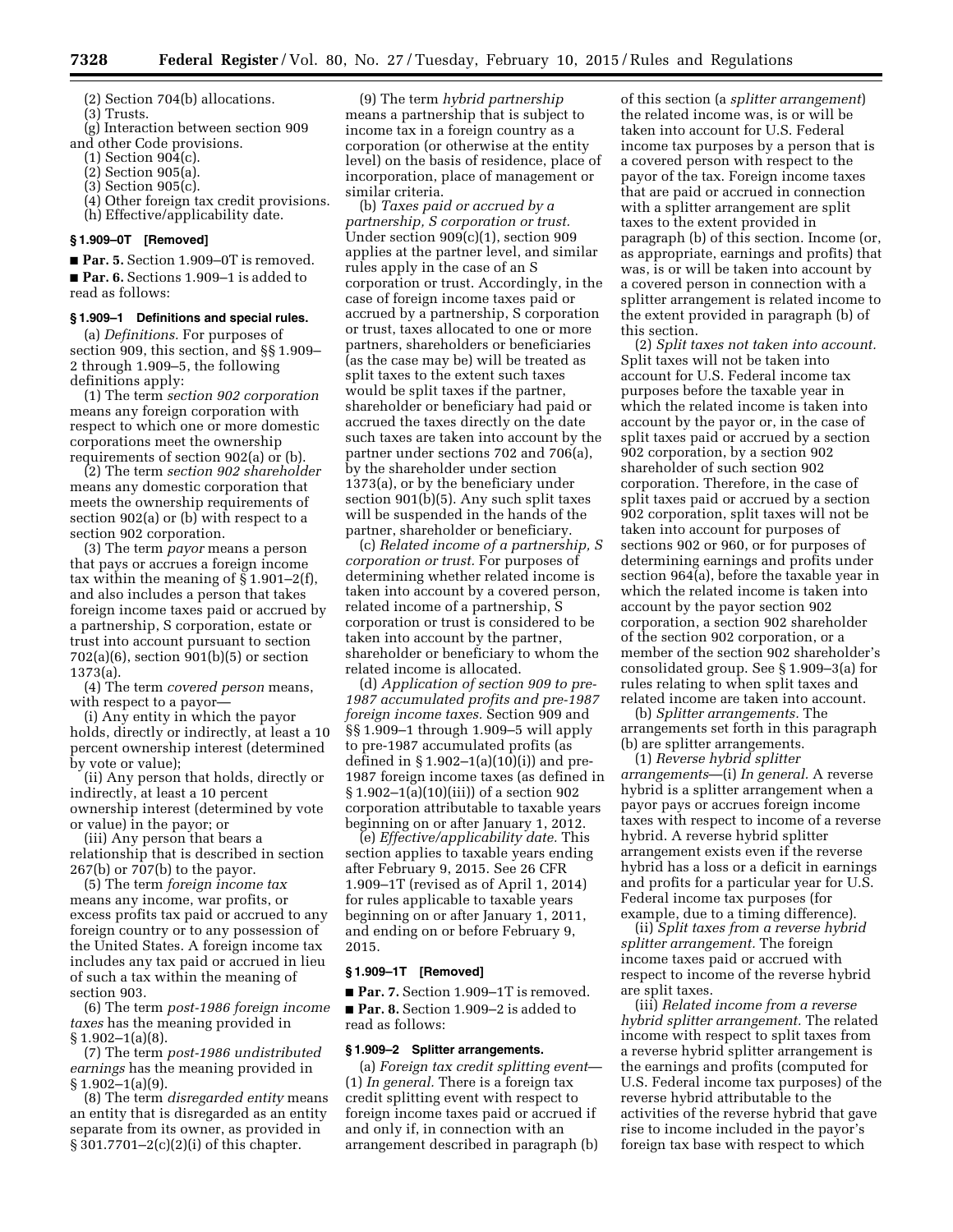the split taxes were paid or accrued. Accordingly, related income of the reverse hybrid includes items of income or expense attributable to a disregarded entity owned by the reverse hybrid only to the extent that the income attributable to the activities of the disregarded entity is included in the payor's foreign tax base.

(iv) *Reverse hybrid.* The term *reverse hybrid* means an entity that is a corporation for U.S. Federal income tax purposes but is a fiscally transparent entity (under the principles of § 1.894– 1(d)(3)) or a branch under the laws of a foreign country imposing tax on the income of the entity.

(v) *Examples.* The following examples illustrate the rules of paragraph (b)(1) of this section.

*Example 1.* (i) *Facts.* USP, a domestic corporation, wholly owns DE, a disregarded entity for U.S. federal income tax purposes that is organized in country A and treated as a corporation for country A tax purposes. DE wholly owns RH, a corporation for U.S. Federal income tax purposes that is organized in country A and treated as a fiscally transparent entity for country A tax purposes. Country A imposes an income tax at the rate of 30% on DE with respect to the items of income earned by RH. Prior to year 1, RH had no income for country A purposes and had no post-1986 earnings and profits for U.S. Federal income tax purposes. In year 1, RH earns 200u of income on which DE pays 60u of country A tax. Pursuant to  $\S 1.901-$ 2(f)(4)(ii), USP is treated as legally liable for the 60u of country A taxes paid by DE. DE has no other income. In year 2, RH earns no income and incurs no losses or expenses. At the end of year 2, RH distributes 100u to DE.

(ii) *Result.* (A) *Split taxes and related income.* Pursuant to § 1.909–2(b)(1)(iv), RH is a reverse hybrid because it is a corporation for U.S. Federal income tax purposes and a fiscally transparent entity for country A purposes. Pursuant to § 1.909–2(b)(1), RH is a covered person with respect to USP because USP wholly owns RH for U.S. Federal income tax purposes. Pursuant to  $§ 1.909-2(b)(1)(i)$ , there is a splitter arrangement with respect to RH because USP paid country A tax with respect to the income of RH. All 60u of taxes paid by USP in year 1 with respect to the income of RH are split taxes pursuant to § 1.909–2(b)(1)(ii). The post-1986 earnings and profits of RH are 200u as of the end of year 1. Pursuant to § 1.909–2(b)(1)(iii), the related income in year 1 is the 200u of RH's earnings and profits that are attributable to the activities that gave rise to the split taxes. No additional split taxes or related income arise in year 2.

(B) *Distribution.* Because DE is a disregarded entity, the 100u distribution by RH at the end of year 2 is treated as a dividend to USP. Pursuant to § 1.909–6(d)(7) and § 1.909–3(a), 100u of the 200u of related income of RH, or 50%, is taken into account by USP by reason of the 100u dividend. Accordingly, pursuant to § 1.909–6(e)(4) and § 1.909–3(a), a ratable portion of the split taxes, or 30u of taxes (50% of 60u), is no

longer treated as split taxes and is taken into account by USP for U.S. Federal income tax purposes.

*Example 2.* (i) *Facts.* The facts are the same as in *Example 1,* except that in year 2, RH has a 100u loss for U.S. Federal income tax purposes as well as for country A tax purposes. For country A tax purposes, DE takes the 100u loss into account in year 2 and may not carry back the 100u loss to offset its country A taxable income for year 1. At the end of year 2, RH distributes 100u to DE.

(ii) *Result.* (A) *Split taxes and related income.* The split taxes and related income for year 1 are the same as in *Example 1.*  Pursuant to § 1.909–2(b)(1)(iii), § 1.909–  $6(d)(1)$  and  $\overline{§}$  1.909–3(a), the total related income of RH is reduced to 100u (200u -100u) in year 2 because RH incurred a 100u loss in year 2 attributable to the activities that are included in DE's country A tax base.

(B) *Distribution.* Because DE is a disregarded entity, the 100u distribution by RH at the end of year 2 is treated as a dividend to USP. Pursuant to § 1.909–6(d)(7) and § 1.909–3(a), 100u of the 100u of related income of RH, or 100%, is taken into account by USP by reason of the 100u dividend. Accordingly, pursuant to § 1.909–6(e)(4) and § 1.909–3(a), a ratable portion of the split taxes, or 60u of taxes (100% of 60u), is no longer treated as split taxes and is taken into account by USP for U.S. Federal income tax purposes.

(2) *Loss-sharing splitter arrangements*—(i) *In general.* A foreign group relief or other loss-sharing regime is a loss-sharing splitter arrangement to the extent that a shared loss of a U.S. combined income group could have been used to offset income of that group in the current or in a prior foreign taxable year (*usable shared loss*) but is used instead to offset income of another U.S. combined income group.

(ii) *U.S. combined income group.* The term *U.S. combined income group*  means an individual or a corporation and all entities (including entities that are fiscally transparent for U.S. Federal income tax purposes under the principles of  $\S 1.894-1(d)(3)$  that for U.S. Federal income tax purposes combine any of their respective items of income, deduction, gain or loss with the income, deduction, gain or loss of such individual or corporation. A U.S. combined income group can arise, for example, as a result of an entity being disregarded or, in the case of a partnership or hybrid partnership and a partner, as a result of the allocation of income or any other item of the partnership to the partner. For purposes of this paragraph (b)(2)(ii), a branch is treated as an entity, all members of a U.S. affiliated group of corporations (as defined in section 1504) that file a consolidated return are treated as a single corporation, and two or more individuals that file a joint return are treated as a single individual. A U.S.

combined income group may consist of a single individual or corporation and no other entities, but cannot include more than one individual or corporation. In addition, an entity may belong to more than one U.S. combined income group. For example, a hybrid partnership with two corporate partners that do not combine any of their items of income, deduction, gain or loss for U.S. Federal income tax purposes is in a separate U.S. combined income group with each of its partners.

(iii) *Income and shared loss of a U.S. combined income group*—(A) *Income.*  Except as otherwise provided in this paragraph (b)(2)(iii)(A), the income of a U.S. combined income group is the aggregate amount of taxable income recognized or taken into account for foreign tax purposes by those members that have positive taxable income for foreign tax purposes. In the case of an entity that is fiscally transparent (under the principles of  $\S 1.894-1(d)(3)$  for foreign tax purposes and that is a member of more than one U.S. combined income group, the foreign taxable income of the entity is allocated between or among the groups under foreign tax law. In the case of an entity that is not fiscally transparent for foreign tax purposes and that is a member of more than one U.S. combined income group, the foreign taxable income of the entity is allocated between or among those groups based on U.S. Federal income tax principles. For example, in the case of a hybrid partnership, the foreign taxable income of the partnership is allocated between or among the groups in the manner the partnership allocates the income under section 704(b). To the extent the foreign taxable income would be income under U.S. Federal income tax principles in another year, the income is allocated between or among the groups based on how the hybrid partnership would allocate the income if the income were recognized for U.S. Federal income tax purposes in the year in which the income is recognized for foreign tax purposes. To the extent the foreign taxable income would not constitute income under U.S. Federal income tax principles in any year, the income is allocated between or among the groups in the same manner as the partnership items attributable to the activity giving rise to the foreign taxable income.

(B) *Shared loss.* The term *shared loss*  means a loss of one entity for foreign tax purposes that, in connection with a foreign group relief or other loss-sharing regime, is taken into account by one or more other entities. Except as otherwise provided in this paragraph (b)(2)(iii)(B), the amount of shared loss of a U.S.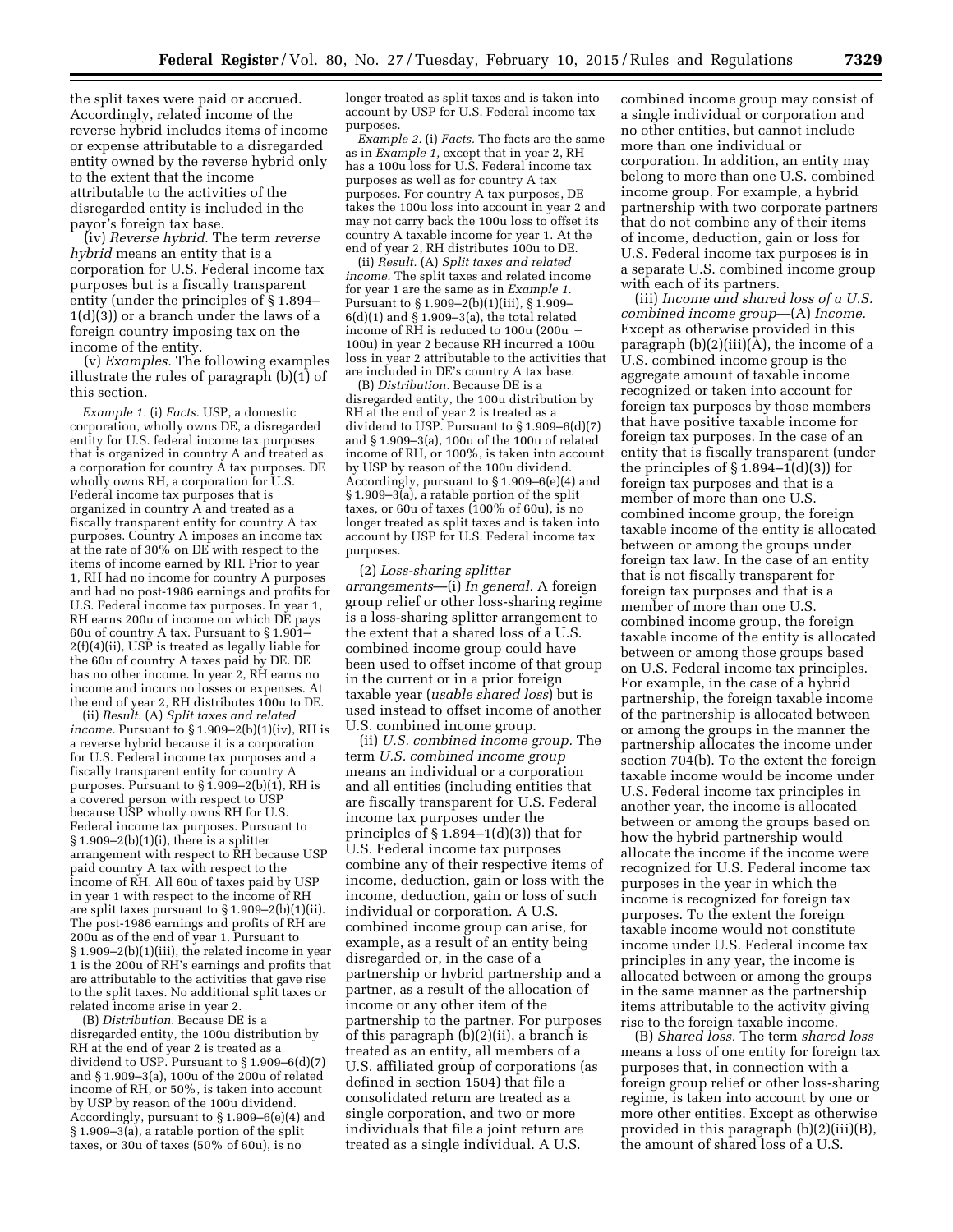combined income group is the sum of the shared losses of all members of the U.S. combined income group. In the case of an entity that is fiscally transparent (under the principles of § 1.894–1(d)(3)) for foreign tax purposes and that is a member of more than one U.S. combined income group, the shared loss of the entity is allocated between or among the groups under foreign tax law. In the case of an entity that is not fiscally transparent for foreign tax purposes and that is a member of more than one U.S. combined income group, the shared loss of the entity will be allocated between or among those groups based on U.S. Federal income tax principles. For example, in the case of a hybrid partnership, the shared loss of the partnership will be allocated between or among the groups in the manner the partnership allocates the loss under section 704(b). To the extent the shared loss would be a loss under U.S. Federal income tax principles in another year, the loss is allocated between or among the groups based on how the partnership would allocate the loss if the loss were recognized for U.S. Federal income tax purposes in the year in which the loss is recognized for foreign tax purposes. To the extent the shared loss would not constitute a loss under U.S. Federal income tax principles in any year, the loss is allocated between or among the groups in the same manner as the partnership items attributable to the activity giving rise to the shared loss.

(iv) *Split taxes from a loss-sharing splitter arrangement.* Split taxes from a loss-sharing splitter arrangement are foreign income taxes paid or accrued by a member of the U.S. combined income group with respect to income from the current foreign taxable year, or, in the case of a foregone carryback loss, from the prior foreign taxable year, equal to the amount of the usable shared loss of that group that offsets income of another U.S. combined income group.

(v) *Related income from a losssharing splitter arrangement.* The related income with respect to split taxes from a loss-sharing splitter arrangement is an amount of income of the individual or corporate member of the U.S. combined income group equal to the amount of income under foreign tax law of that U.S. combined income group that is offset by the usable shared loss of another U.S. combined income group.

(vi) *Foreign group relief or other losssharing regime.* A foreign group relief or other loss-sharing regime exists when an entity may surrender its loss to offset the income of one or more other entities.

A foreign group relief or other losssharing regime does not include an allocation of loss of an entity that is a partnership or other fiscally transparent entity (under the principles of § 1.894– 1(d)(3)) for foreign tax purposes or regimes in which foreign tax is imposed on combined income (such as a foreign consolidated regime), as described in  $§ 1.901 - 2(f)(3).$ 

(vii) *Examples.* The following examples illustrate the rules of paragraph (b)(2) of this section.

*Example 1.* (i) *Facts.* USP, a domestic corporation, wholly owns CFC1, a corporation organized in country A. CFC1 wholly owns CFC2 and CFC3, both corporations organized in country A. CFC2 wholly owns DE, an entity organized in country A. DE is a corporation for country A tax purposes and a disregarded entity for U.S. Federal income tax purposes. Country A has a loss-sharing regime under which a loss of CFC1, CFC2, CFC3 or DE may be used to offset the income of one or more of the others. Country A imposes an income tax at the rate of 30% on the taxable income of corporations organized in country A. In year 1, before any loss sharing, CFC1 has no income, CFC2 has income of 50u, CFC3 has income of 200u, and DE has a loss of 100u. Under the provisions of country A's losssharing regime, the group decides to use DE's 100u loss to offset 100u of CFC3's income. After the loss is shared, for country A's tax purposes, CFC2 still has 50u of income on which it pays 15u of country A tax. CFC3 has income of 100u (200u less the 100u shared loss) on which it pays 30u of country A tax. For U.S. Federal income tax purposes, the loss sharing with CFC3 is not taken into account. Because DE is a disregarded entity, its 100u loss is taken into account by CFC2 and reduces its earnings and profits for U.S. Federal income tax purposes. Accordingly, before application of section 909, CFC2 has a loss for earnings and profits purposes of 65u (50u income less 15u taxes paid to country A less 100u loss of DE). CFC2 also has the U.S. dollar equivalent of 15u of foreign income taxes to add to its post-1986 foreign income taxes pool. CFC3 has earnings and profits of 170u (200u income less 30u of taxes) and the dollar equivalent of 30u of foreign income taxes to add to its post-1986 foreign income taxes pool.

(ii) *Result.* Pursuant to § 1.909–2(b)(2)(ii), CFC2 and DE constitute one U.S. combined income group, while CFC1 and CFC3 each constitute separate U.S. combined income groups. Pursuant to  $\S 1.909-2(b)(2)(iii)(A),$ the income of the CFC2 U.S. combined income group is 50u (CFC2's country A taxable income of 50u). The income of the CFC3 U.S. combined income group is 200u (CFC3's country A taxable income of 200u). Pursuant to  $\S 1.909-2(b)(2)(iii)(B)$ , the shared loss of the CFC2 U.S. combined income group includes the 100u of shared loss incurred by DE. The usable shared loss of the CFC2 U.S. combined income group is 50u, the amount of the group's shared loss that could have otherwise offset CFC2's 50u of country A taxable income that is included in

the income of the CFC2 U.S. combined income group. There is a splitter arrangement because the 50u usable shared loss of the CFC2 U.S. combined income group was used instead to offset income of CFC3, which is included in the CFC3 U.S. combined income group. Pursuant to § 1.909–2(b)(2)(iv), the split taxes are the 15u of country A income taxes paid by CFC2 on 50u of income, an amount of income of the CFC2 U.S. combined income group equal to the amount of usable shared loss of that group that was used to offset income of the CFC3 U.S. combined income group. Pursuant to  $§ 1.909-2(b)(2)(v)$ , the related income is the 50u of CFC3's income that equals the amount of income of the CFC3 U.S. combined income group that was offset by the usable shared loss of the CFC2 U.S. combined income group.

*Example 2.* (i) *Facts.* USP, a domestic corporation, wholly owns CFC1, a corporation organized in country B. CFC1 wholly owns CFC2 and CFC3, both corporations organized in country B. CFC2 wholly owns DE, an entity organized in country B. DE is a corporation for country B tax purposes and a disregarded entity for U.S. Federal income tax purposes. CFC2 and CFC3 each own 50% of HP1, an entity organized in country B. HP1 is a corporation for country B tax purposes and a partnership for U.S. Federal income tax purposes. All items of income and loss of HP1 are allocated for U.S. Federal income tax purposes equally between CFC2 and CFC3, and all entities use the country B currency ''u'' as their functional currency. Country B has a losssharing regime under which a loss of any of CFC1, CFC2, CFC3, DE, and HP1 may be used to offset the income of one or more of the others. Country B imposes an income tax at the rate of 30% on the taxable income of corporations organized in country B. In year 1, before any loss sharing, CFC2 has income of 100u, CFC1 and CFC3 have no income, DE has a loss of 100u, and HP1 has income of 200u. Under the provisions of country B's loss-sharing regime, the group decides to use DE's 100u loss to offset 100u of HP1's income. After the loss is shared, for country B tax purposes, CFC2 has 100u of income on which it pays 30u of country B income tax, and HP1 has 100u of income (200u less the 100u shared loss) on which it pays 30u of country B income tax. For U.S. Federal income tax purposes, the loss sharing with HP1 is not taken into account, and, because DE is a disregarded entity, its 100u loss is taken into account by CFC2 and reduces CFC2's earnings and profits for U.S. Federal income tax purposes. The 200u income of HP1 is allocated 50/50 to CFC2 and CFC3, as is the 30u of country B income tax paid by HP1. Accordingly, before application of section 909, for U.S. Federal income tax purposes, CFC2 has earnings and profits of 55u (100u income plus 100u share of HP1's income less 100u loss of DE less 30u country B income tax paid by CFC2 less 15u share of HP1's country B income tax) and the dollar equivalent of 45u of country B income tax to add to its post-1986 foreign income taxes pool. CFC3 has earnings and profits of 85u (100u share of HP1's income less 15u share of HP1's country B income taxes) and the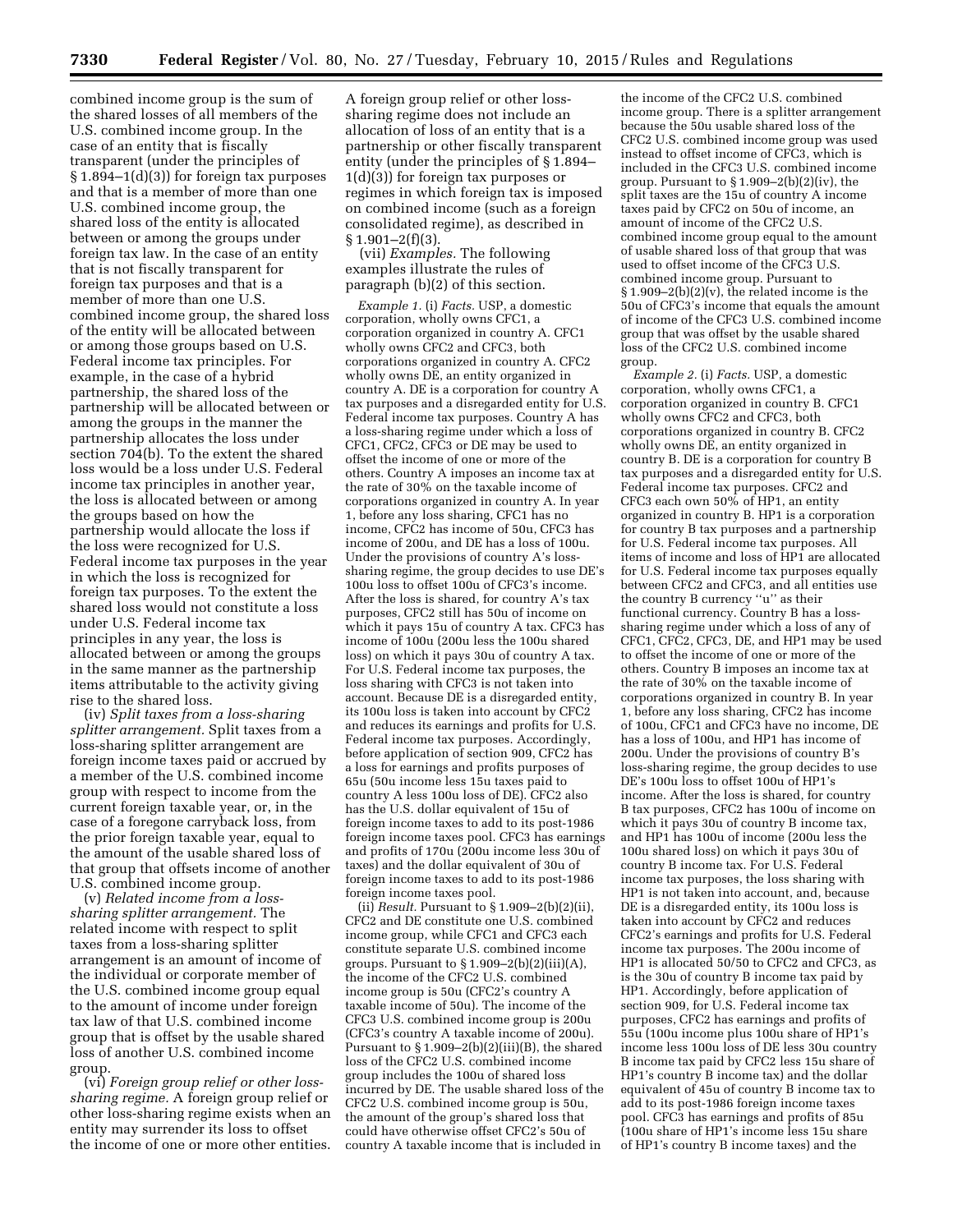dollar equivalent of 15u of country B income tax to add to its post-1986 foreign income taxes pool.

(ii) *U.S. combined income groups.*  Pursuant to § 1.909–2(b)(2)(ii), because the income and loss of HP1 are combined in part with the income and loss of both CFC2 and CFC3, it belongs to both of the separate CFC2 and CFC3 U.S. combined income groups. DE is a member of the CFC2 U.S. combined income group.

(iii) *Income of the U.S. combined income groups.* Pursuant to § 1.909–2(b)(2)(iii)(A), the income of the CFC2 U.S. combined income group is the 200u country B taxable income of the members of the group with positive taxable incomes (CFC2's country B taxable income of 100u plus 50% of HP1's country B taxable income of 200u, or 100u). Because DE does not have positive taxable income for country B tax purposes, its 100u loss is not included in the income of the CFC2 U.S. combined income group. The income of the CFC3 U.S. combined income group is 100u (50% of HP1's country B taxable income of 200u, or 100u).

(iv) *Shared loss of the U.S. combined income groups.* Pursuant to § 1.909–  $2(b)(2)(iii)(B)$ , the shared loss of the CFC2 U.S. combined income group is the 100u loss incurred by DE that is used to offset 100u of HP1's income. The CFC3 U.S. combined income group has no shared loss. Pursuant to § 1.909–2(b) $(2)(i)$ , the usable shared loss of the CFC2 U.S. combined income group is 100u, the full amount of the group's 100u shared loss that could have been used to offset income of the CFC2 U.S. combined income group had the loss been used to offset 100u of CFC2's country B taxable income.

(v) *Income offset by shared loss.* The shared loss of the CFC2 combined income group is used to offset 100u country B taxable income of HP1. Because the taxable income of HP1 is allocated 50/50 between the CFC2 and CFC3 U.S. combined income groups, the shared loss is treated as offsetting 50u of the CFC2 U.S. combined income group's income and 50u of the CFC3 U.S. combined income group's income.

(vi) *Splitter arrangement.* There is a splitter arrangement because 50u of the 100u usable shared loss of the CFC2 U.S. combined income group was used to offset income of the CFC3 U.S. combined income group. Pursuant to  $\S 1.909-2(b)(2)(iv)$ , the split taxes are the 15u of country B income tax paid by CFC2 on 50u of its income, which is equal to the amount of the CFC2 U.S. combined income group's usable shared loss that was used to offset income of another U.S. combined income group. Pursuant to  $§ 1.909-2(b)(2)(v)$ , the related income is the 50u of CFC3's income that was offset by the usable shared loss of the CFC2 U.S. combined income group.

(3) *Hybrid instrument splitter arrangements*—(i) *U.S. equity hybrid instrument splitter arrangement*—(A) *In general.* A U.S. equity hybrid instrument is a splitter arrangement if:

(*1*) Under the laws of a foreign jurisdiction in which the instrument owner is subject to tax, the instrument gives rise to income includible in the

instrument owner's income and such inclusion results in foreign income taxes paid or accrued by the instrument owner;

(*2*) Under the laws of a foreign jurisdiction in which the issuer is subject to tax, the instrument gives rise to deductions that are incurred or otherwise taken into account by the issuer; and

(*3*) The events that give rise to income includible in the instrument owner's income for foreign tax purposes as described in paragraph (b)(3)(i)(A)(1) of this section, and to deductions for the issuer for foreign tax purposes as described in paragraph (b)(3)(i)(A)(2) of this section, do not result in an inclusion of income for the instrument owner for U.S. federal income tax purposes.

(B) *Split taxes from a U.S. equity hybrid instrument splitter arrangement.*  Split taxes from a U.S. equity hybrid instrument splitter arrangement equal the total amount of foreign income taxes paid or accrued by the owner of the hybrid instrument less the amount of foreign income taxes that would have been paid or accrued had the owner of the U.S. equity hybrid instrument not been subject to foreign tax on income from the instrument with respect to the events described in § 1.909–2(b)(3)(i)(A).

(C) *Related income from a U.S. equity hybrid instrument splitter arrangement.*  The related income with respect to split taxes from a U.S. equity hybrid instrument splitter arrangement is income of the issuer of the U.S. equity hybrid instrument in an amount equal to the amounts giving rise to the split taxes that are deductible by the issuer for foreign tax purposes, determined without regard to the actual amount of the issuer's income or earnings and profits for U.S. Federal income tax purposes.

(D) *U.S. equity hybrid instrument.* The term *U.S. equity hybrid instrument*  means an instrument that is treated as equity for U.S. Federal income tax purposes but for foreign income tax purposes either is treated as indebtedness or otherwise entitles the issuer to a deduction with respect to such instrument.

*(E) Example.* (i) *Facts.* USP, a domestic corporation, wholly owns CFC1, which wholly owns CFC2. Both CFC1 and CFC2 are corporations organized in country A. CFC2 issues an instrument to CFC1 that is treated as indebtedness for country A tax purposes but equity for U.S. Federal income tax purposes. Under country A's income tax laws, the instrument accrues interest at the end of each month, which results in a deduction for CFC2 and an income inclusion and tax liability for CFC1 in country A. The

accrual of interest does not result in an inclusion of income for CFC1 for U.S. Federal income tax purposes. Pursuant to the terms of the instrument, CFC2 makes a distribution at the end of the year equal to the amounts of interest that have accrued during the year, and such payment is treated as a dividend that is included in the income of CFC1 for U.S. Federal income tax purposes.

(ii) *Result.* Pursuant to § 1.909–  $2(b)(3)(i)(D)$ , because the instrument is treated as equity for U.S. Federal income tax purposes but is treated as indebtedness for country A tax purposes, it is a U.S. equity hybrid instrument. Pursuant to § 1.909–  $2(b)(3)(i)(A)(3)$ , because the accrual of interest under foreign law does not result in an inclusion of income of CFC1 for U.S. Federal income tax purposes, there is a splitter arrangement. The fact that the payment of the accrued amount at the end of the year pursuant to the terms of the instrument gives rise to a dividend that is included in income of CFC1 for U.S. Federal income tax purposes does not change the result because it is the accrual of interest and not the payment that gives rise to income or deductions under foreign law. The payments will be treated as a distribution of related income to the extent provided by § 1.909–3 and § 1.909–6(d).

(ii) *U.S. debt hybrid instrument splitter arrangement*—(A) *In general.* A U.S. debt hybrid instrument is a splitter arrangement if foreign income taxes are paid or accrued by the issuer of a U.S. debt hybrid instrument with respect to income in an amount equal to the interest (including original issue discount) paid or accrued on the instrument that is deductible for U.S. Federal income tax purposes but that does not give rise to a deduction under the laws of a foreign jurisdiction in which the issuer is subject to tax.

(B) *Split taxes from a U.S. debt hybrid instrument splitter arrangement.* Split taxes from a U.S. debt hybrid instrument splitter arrangement are the foreign income taxes paid or accrued by the issuer on the income that would have been offset by the interest paid or accrued on the U.S. debt hybrid instrument had such interest been deductible for foreign tax purposes.

(C) *Related income from a U.S. debt hybrid instrument splitter arrangement.*  The related income from a U.S. debt hybrid instrument splitter arrangement is the gross amount of the interest income recognized for U.S. Federal income tax purposes by the owner of the U.S. debt hybrid instrument, determined without regard to the actual amount of the owner's income or earnings and profits for U.S. Federal income tax purposes.

(D) *U.S. debt hybrid instrument.* The term *U.S. debt hybrid instrument* means an instrument that is treated as equity for foreign tax purposes but as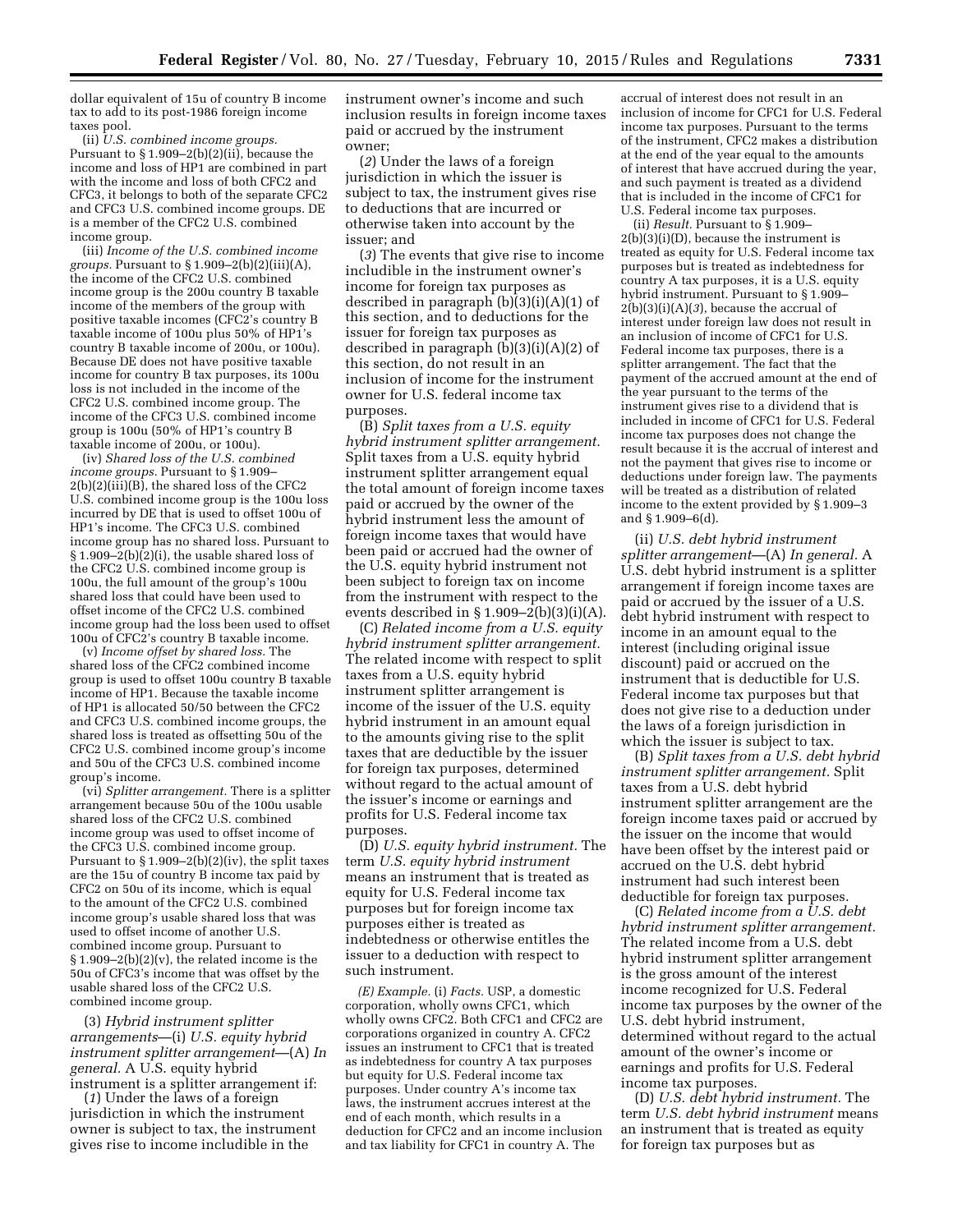indebtedness for U.S. Federal income tax purposes.

(4) *Partnership inter-branch payment splitter arrangements*—(i) *In general.* An allocation of foreign income tax paid or accrued by a partnership with respect to an inter-branch payment as described in § 1.704–1(b)(4)(viii)(*d*)(*3*) (revised as of April 1, 2011) (the *inter-branch payment tax*) is a splitter arrangement to the extent the inter-branch payment tax is not allocated to the partners in the same proportion as the distributive shares of income in the CFTE category to which the inter-branch payment tax is or would be assigned under § 1.704– 1(b)(4)(viii)(*d*) without regard to § 1.704–1(b)(4)(viii)(*d*)(*3*).

(ii) *Split taxes from a partnership inter-branch payment splitter arrangement.* The split taxes from a partnership inter-branch splitter arrangement equal the excess of the amount of the inter-branch payment tax allocated to a partner under the partnership agreement over the amount of the inter-branch payment tax that would have been allocated to the partner if the inter-branch payment tax had been allocated to the partners in the same proportion as the distributive shares of income in the CFTE category referred to in paragraph (b)(4)(i) of this section.

(iii) *Related income from a partnership inter-branch payment splitter arrangement.* The related income from a partnership inter-branch payment splitter arrangement equals the amount of income allocated to a partner that exceeds the amount of income that would have been allocated to the partner if income in the CFTE category referred to in paragraph (b)(4)(i) of this section in the amount of the interbranch payment had been allocated to the partners in the same proportion as the inter-branch payment tax was allocated under the partnership agreement.

(c) *Effective/applicability date.* This section applies to foreign income taxes paid or accrued in taxable years ending after February 9, 2015. However, a taxpayer may choose to apply the provisions of § 1.909–2T (as contained in 26 CFR part 1, revised as of April 1, 2014) in lieu of this section to foreign income taxes paid or accrued in its first taxable year ending after February 9, 2015, and in taxable years of foreign corporations with respect to which the taxpayer is a domestic shareholder (as defined in § 1.902–1(a)) that end with or within that first taxable year. See 26 CFR 1.909–2T (revised as of April 1, 2014) for rules applicable to foreign income taxes paid or accrued in taxable years beginning on or after January 1,

2012, and ending on or before February 9, 2015.

# **§ 1.909–2T [Removed]**

■ **Par. 9.** Section 1.909–2T is removed.

■ **Par.10.** Section 1.909-3 is added to read as follows:

#### **§ 1.909–3 Rules regarding related income and split taxes.**

(a) *Interim rules for identifying related income and split taxes.* The principles of paragraphs (d) through (f) of § 1.909– 6 apply to related income and split taxes in taxable years beginning on or after January 1, 2011, except that the alternative method for identifying distributions of related income described in § 1.909–6(d)(4) applies only to identify the amount of pre-2011 split taxes of a section 902 corporation that are suspended as of the first day of the section 902 corporation's first taxable year beginning on or after January 1, 2011.

(b) *Split taxes on deductible disregarded payments.* Split taxes include taxes paid or accrued in taxable years beginning on or after January 1, 2011, with respect to the amount of a disregarded payment that is deductible by the payor of the disregarded payment under the laws of a foreign jurisdiction in which the payor of the disregarded payment is subject to tax on related income from a splitter arrangement. The amount of the deductible disregarded payment to which this paragraph (b) applies is limited to the amount of related income from such splitter arrangement.

(c) *Effective/applicability date.* This section applies to taxable years ending after February 9, 2015. See 26 CFR 1.909–3T (revised as of April 1, 2014) for rules applicable to taxable years beginning on or after January 1, 2011, and ending on or before February 9, 2015.

#### **§ 1.909–3T [Removed]**

■ **Par. 11.** Section 1.909–3T is removed. ■ **Par. 12.** Section 1.909-4 is added to

read as follows:

#### **§ 1.909–4 Coordination rules.**

(a) *Interim rules.* The principles of paragraph (g) of § 1.909–6 apply to taxable years beginning on or after January 1, 2011.

(b) *Effective/applicability date.* This section applies to taxable years ending after February 9, 2015. See 26 CFR 1.909–4T (revised as of April 1, 2014) for rules applicable to taxable years beginning on or after January 1, 2011, and ending on or before February 9, 2015.

## **§ 1.909–4T [Removed]**

■ **Par. 13.** Section 1.909–4T is removed. ■ **Par. 14.** Section 1.909–5 is added to read as follows:

#### **§ 1.909–5 2011 and 2012 splitter arrangements.**

(a) *Taxes paid or accrued in taxable years beginning in 2011.* (1) Foreign income taxes paid or accrued by any person in a taxable year beginning on or after January 1, 2011, and before January 1, 2012, in connection with a pre-2011 splitter arrangement (as defined in § 1.909–6(b)), are split taxes to the same extent that such taxes would have been treated as pre-2011 split taxes if such taxes were paid or accrued by a section 902 corporation in a taxable year beginning on or before December 31, 2010. The related income with respect to split taxes from such an arrangement is the related income described in § 1.909–6(b), determined as if the payor were a section 902 corporation.

(2) Foreign income taxes paid or accrued by any person in a taxable year beginning on or after January 1, 2011, and before January 1, 2012, in connection with a partnership interbranch payment splitter arrangement described in § 1.909–2(b)(4) are split taxes to the extent that such taxes are identified as split taxes in § 1.909– 2(b)(4)(ii). The related income with respect to the split taxes is the related income described in § 1.909–2(b)(4)(iii).

(b) *Taxes paid or accrued in certain taxable years beginning in 2012 with respect to a foreign consolidated group splitter arrangement.* Foreign income taxes paid or accrued by any person in a taxable year beginning on or after January 1, 2012, and on or before February 14, 2012, in connection with a foreign consolidated group splitter arrangement described in § 1.909– 6(b)(2) are split taxes to the same extent that such taxes would have been treated as pre-2011 split taxes if such taxes were paid or accrued by a section 902 corporation in a taxable year beginning on or before December 31, 2010. The related income with respect to split taxes from such an arrangement is the related income described in § 1.909– 6(b)(2), determined as if the payor were a section 902 corporation.

(c) *Effective/applicability date.* The rules of this section apply to foreign income taxes paid or accrued in taxable years beginning on or after January 1, 2011, and on or before February 14, 2012.

#### **§ 1.909–5T [Removed]**

■ **Par. 15.** Section 1.909–5T is removed. ■ **Par. 16.** Sections 1.909–6 is added to read as follows: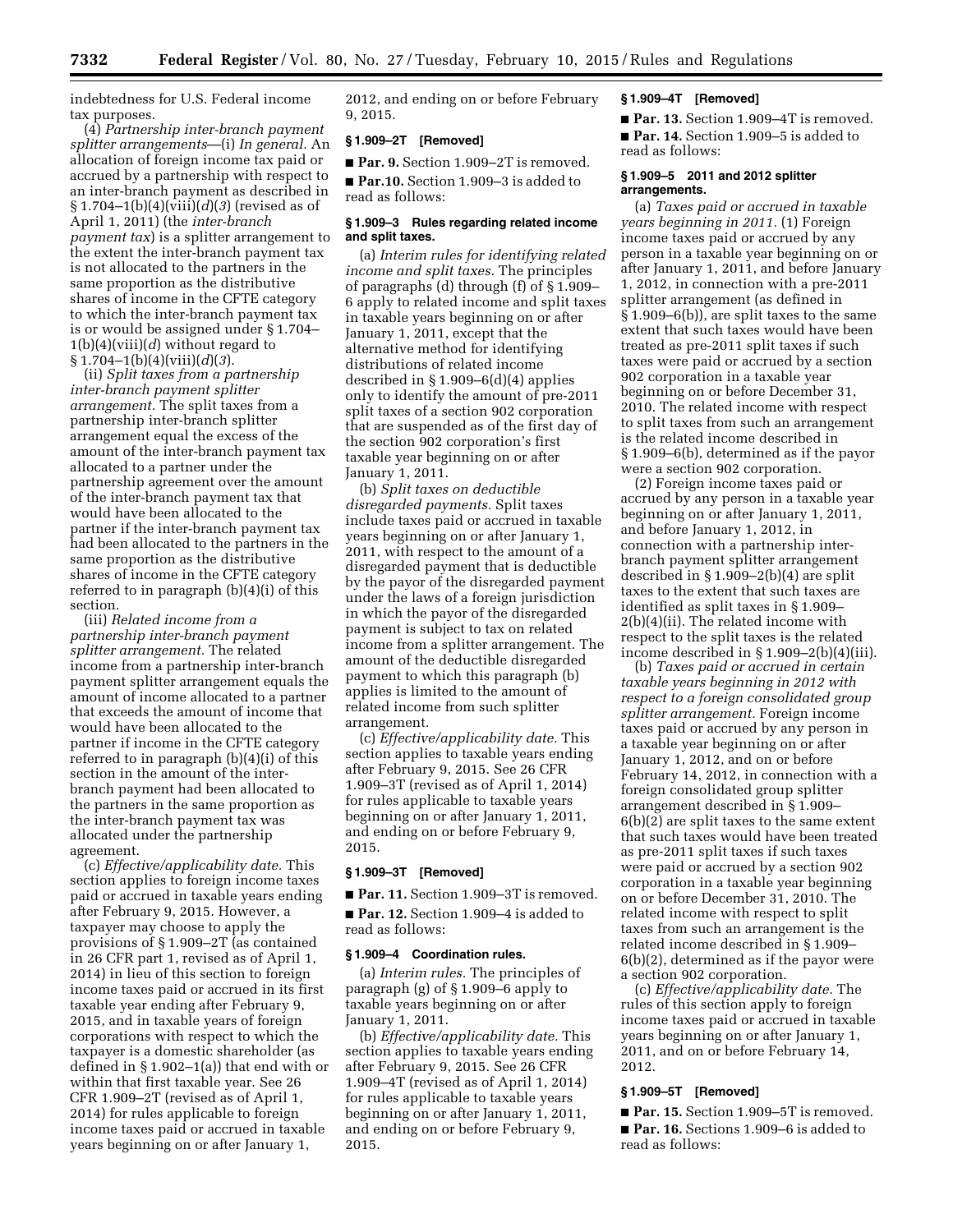#### **§ 1.909–6 Pre-2011 foreign tax credit splitting events.**

(a) *Foreign tax credit splitting event*— (1) *In general.* This section provides rules for determining whether foreign income taxes paid or accrued by a section 902 corporation (as defined in section 909(d)(5)) in taxable years beginning on or before December 31, 2010 (*pre-2011 taxable years* and *pre-2011 taxes*) are suspended under section 909 in taxable years beginning after December 31, 2010, (*post-2010 taxable years*) of a section 902 corporation. Paragraph (b) of this section identifies an exclusive list of arrangements that will be treated as giving rise to foreign tax credit splitting events in pre-2011 taxable years (*pre- 2011 splitter arrangements*). Paragraphs (c), (d), and (e) of this section provide rules for determining the related income and pre-2011 split taxes paid or accrued with respect to pre-2011 splitter arrangements. Paragraph (f) of this section provides rules concerning the application of section 909 to partnerships and trusts. Paragraph (g) of this section provides rules concerning the interaction between section 909 and other Internal Revenue Code (*Code*) provisions.

(2) *Taxes not subject to suspension under section 909.* Pre-2011 taxes that will not be suspended under section 909 or paragraph (a) of this section are:

(i) Any pre-2011 taxes that were not paid or accrued in connection with a pre-2011 splitter arrangement identified in paragraph (b) of this section;

(ii) Any pre-2011 taxes that were paid or accrued in connection with a pre-2011 splitter arrangement identified in paragraph (b) of this section (*pre-2011 split taxes*) but that were deemed paid under section 902(a) or 960 on or before the last day of the section 902 corporation's last pre-2011 taxable year;

(iii) Any pre-2011 split taxes if either the payor section 902 corporation took the related income into account in a pre-2011 taxable year or a section 902 shareholder (as defined in § 1.909– 1(a)(2)) of the relevant section 902 corporation took the related income into account on or before the last day of the section 902 corporation's last pre-2011 taxable year; and

(iv) Any pre-2011 split taxes paid or accrued by a section 902 corporation in taxable years of such section 902 corporation beginning before January 1, 1997.

(3) *Taxes subject to suspension under section 909.* To the extent that the section 902 corporation paid or accrued pre-2011 split taxes that are not described in paragraph (a)(2) of this section, section 909 and the regulations

under that section will apply to such pre-2011 split taxes for purposes of applying sections 902 and 960 in post-2010 taxable years of the section 902 corporation. Accordingly, these taxes will be removed from the section 902 corporation's pools of post-1986 foreign income taxes and suspended under section 909 as of the first day of the section 902 corporation's first post-2010 taxable year. There is no increase to a section 902 corporation's earnings and profits for the amount of any pre-2011 taxes to which section 909 applies that were previously deducted in computing earnings and profits in a pre-2011 taxable year.

(b) *Pre-2011 splitter arrangements.*  The arrangements set forth in this paragraph (b) are pre-2011 splitter arrangements.

(1) *Reverse hybrid structure splitter arrangements.* A reverse hybrid structure exists when a section 902 corporation owns an interest in a reverse hybrid. A reverse hybrid is an entity that is a corporation for U.S. Federal income tax purposes but is a pass-through entity or a branch under the laws of a foreign country imposing tax on the income of the entity. As a result, the owner of the reverse hybrid is subject to tax on the income of the entity under foreign law. A pre-2011 splitter arrangement involving a reverse hybrid structure exists when pre-2011 taxes are paid or accrued by a section 902 corporation with respect to income of a reverse hybrid that is a covered person with respect to the section 902 corporation. A pre-2011 splitter arrangement involving a reverse hybrid structure may exist even if the reverse hybrid has a deficit in earnings and profits for a particular year (for example, due to a timing difference). Such taxes paid or accrued by the section 902 corporation are pre-2011 split taxes. The related income is the earnings and profits (computed for U.S. Federal income tax purposes) of the reverse hybrid attributable to the activities of the reverse hybrid that gave rise to income included in the foreign tax base with respect to which the pre-2011 split taxes were paid or accrued. Accordingly, related income of the reverse hybrid would not include any item of income or expense attributable to a disregarded entity (as defined in § 301.7701–2(c)(2)(i) of this chapter) owned by the reverse hybrid if income attributable to the activities of the disregarded entity is not included in the foreign tax base.

(2) *Foreign consolidated group splitter arrangements.* A foreign consolidated group exists when a foreign country imposes tax on the combined income of

two or more entities. Tax is considered imposed on the combined income of two or more entities even if the combined income is computed under foreign law by attributing to one such entity the income of one or more entities. A foreign consolidated group is a pre-2011 splitter arrangement to the extent that the taxpayer did not allocate the foreign consolidated tax liability among the members of the foreign consolidated group based on each member's share of the consolidated taxable income included in the foreign tax base under the principles of § 1.901– 2(f)(3) (revised as of April 1, 2011). A pre-2011 splitter arrangement involving a foreign consolidated group may exist even if one or more members has a deficit in earnings and profits for a particular year (for example, due to a timing difference). Pre-2011 taxes paid or accrued with respect to the income of a foreign consolidated group are pre-2011 split taxes to the extent that taxes paid or accrued by one member of the foreign consolidated group are imposed on a covered person's share of the consolidated taxable income included in the foreign tax base. The related income is the earnings and profits (computed for U.S. Federal income tax purposes) of such other member attributable to the activities of that other member that gave rise to income included in the foreign tax base with respect to which the pre-2011 split taxes were paid or accrued. No inference should be drawn from the treatment of foreign consolidated groups under section 909 as to the determination of the person who paid the foreign income tax for U.S. Federal income tax purposes.

(3) *Group relief or other loss-sharing regime splitter arrangements*—(i) *In general.* A foreign group relief or other loss-sharing regime exists when one entity with a loss permits the loss to be used to offset the income of one or more entities (*shared loss*). A pre-2011 splitter arrangement involving a shared loss exists when the following three conditions are met:

(A) There is an instrument that is treated as indebtedness under the laws of the jurisdiction in which the issuer is subject to tax and that is disregarded for U.S. Federal income tax purposes (*disregarded debt instrument*). Examples of a disregarded debt instrument include a debt obligation between two disregarded entities that are owned by the same section 902 corporation, two disregarded entities that are owned by a partnership with one or more partners that are section 902 corporations, a section 902 corporation and a disregarded entity that is owned by that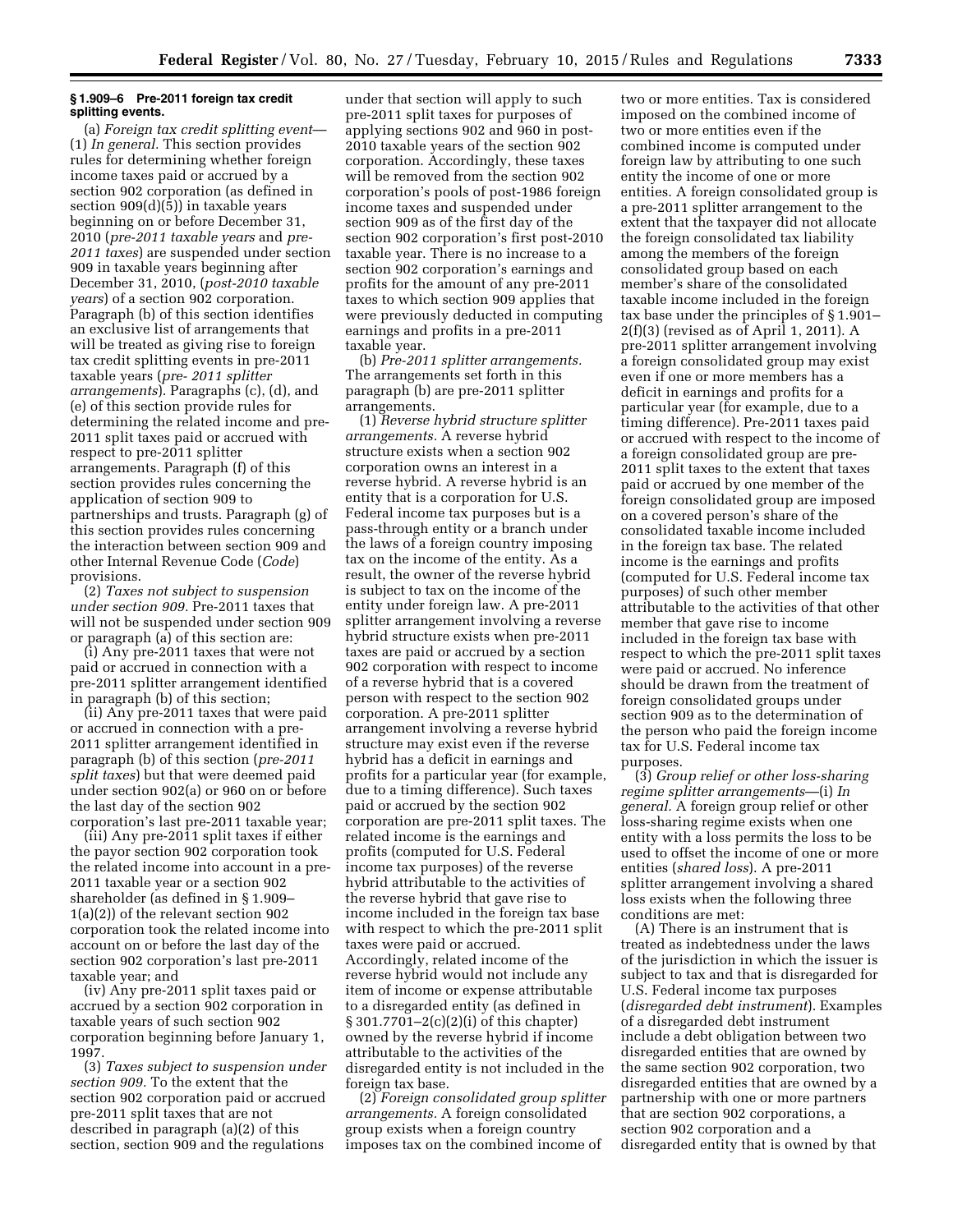section 902 corporation, or a partnership in which the section 902 corporation is a partner and a disregarded entity that is owned by such partnership.

(B) The owner of the disregarded debt instrument pays a foreign income tax attributable to a payment or accrual on the instrument.

(C) The payment or accrual on the disregarded debt instrument gives rise to a deduction for foreign tax purposes and the issuer of the instrument incurs a shared loss that is taken into account under foreign law by one or more entities that are covered persons with respect to the owner of the instrument.

(ii) *Split taxes and related income.* In situations described in paragraph (b)(3)(i) of this section, pre-2011 taxes paid or accrued by the owner of the disregarded debt instrument with respect to amounts paid or accrued on the instrument (up to the amount of the shared loss) are pre-2011 split taxes. The related income of a covered person is an amount equal to the shared loss, determined without regard to the actual amount of the covered person's earnings and profits.

(4) *Hybrid instrument splitter arrangements*—(i) *In general.* A hybrid instrument for purposes of this paragraph (b)(4) is an instrument that either is treated as equity for U.S. Federal income tax purposes but is treated as indebtedness for foreign tax purposes (*U.S. equity hybrid instrument*), or is treated as indebtedness for U.S. Federal income tax purposes but is treated as equity for foreign tax purposes (*U.S. debt hybrid instrument*).

(ii) *U.S. equity hybrid instrument splitter arrangement.* If the issuer of a U.S. equity hybrid instrument is a covered person with respect to a section 902 corporation that is the owner of the U.S. equity hybrid instrument, there is a pre-2011 splitter arrangement with respect to the portion of the pre-2011 taxes paid or accrued by the owner section 902 corporation with respect to the amounts on the instrument that are deductible by the issuer as interest under the laws of a foreign jurisdiction in which the issuer is subject to tax but that do not give rise to income for U.S. Federal income tax purposes. Pre-2011 split taxes paid or accrued by the section 902 corporation equal the total amount of pre-2011 taxes paid or accrued by the section 902 corporation less the amount of pre-2011 taxes that would have been paid or accrued had the section 902 corporation not been subject to tax on income from the U.S. equity hybrid instrument. The related income of the issuer of the U.S. equity

hybrid instrument is an amount equal to the amounts that are deductible by the issuer for foreign tax purposes, determined without regard to the actual amount of the issuer's earnings and profits.

(iii) *U.S. debt hybrid instrument splitter arrangement.* If the owner of a U.S. debt hybrid instrument is a covered person with respect to a section 902 corporation that is the issuer of the U.S. debt hybrid instrument, there is a pre-2011 splitter arrangement with respect to the portion of the pre-2011 taxes paid or accrued by the section 902 corporation on income in an amount equal to the interest (including original issue discount) paid or accrued on the instrument that is deductible for U.S. Federal income tax purposes but that does not give rise to a deduction under the laws of a foreign jurisdiction in which the issuer is subject to tax. Pre-2011 split taxes are the pre-2011 taxes paid or accrued by the section 902 corporation on the income that would have been offset by the interest paid or accrued on the U.S. debt hybrid instrument had such interest been deductible for foreign tax purposes. The related income with respect to a U.S. debt hybrid instrument is the gross amount of the interest income recognized for U.S. Federal income tax purposes by the owner of the U.S. debt hybrid instrument, determined without regard to the actual amount of the owner's earnings and profits.

(c) *General rules for applying section 909 to pre-2011 split taxes and related income*—(1) *Annual determination.* The determination of related income, other income, pre-2011 split taxes, and other taxes, and the portion of these amounts that were distributed, deemed paid or otherwise transferred or eliminated must be made on an annual basis beginning with the first taxable year of the section 902 corporation beginning after December 31, 1996 (*post-1996 taxable year*) in which the section 902 corporation paid or accrued a pre-2011 tax with respect to a pre-2011 splitter arrangement and ending with the section 902 corporation's last pre-2011 taxable year. Annual amounts of related income and pre-2011 split taxes are aggregated for each separate pre-2011 splitter arrangement.

(2) *Separate categories.* The determination of annual and aggregate amounts of related income and pre-2011 split taxes with respect to each pre-2011 splitter arrangement must be made for each separate category as defined in § 1.904–4(m) of the section 902 corporation, each covered person, and any other person that succeeds to the related income and pre-2011 split taxes.

In the case of a pre-2011 splitter arrangement involving a shared loss (as described in paragraph (b)(3) of this section), the amount of the related income in each separate category of the covered person is equal to the amount of income in that separate category that was offset by the shared loss for foreign tax purposes. In the case of a pre-2011 splitter arrangement involving a U.S. equity hybrid instrument (as described in paragraph (b)(4)(ii) of this section), the related income is assigned to the issuer's separate categories in the same proportions as the pre-2011 split taxes. Earnings and profits, including related income, are assigned to separate categories under the rules of §§ 1.904– 4, 1.904–5, and 1.904–7. Foreign income taxes, including pre-2011 split taxes, are assigned to separate categories under the rules of § 1.904–6. A section 902 shareholder must consistently apply methodologies for determining pre-2011 split taxes and related income with respect to all pre-2011 splitter arrangements.

(d) *Special rules regarding related income*—(1) *Annual adjustments.* In the case of each pre-2011 splitter arrangement involving a reverse hybrid or a foreign consolidated group (as described in paragraphs (b)(1) and (2) of this section, respectively), a covered person's aggregate amount of related income must be adjusted each year by the net amount of income and expense attributable to the activities of the covered person that give rise to income included in the foreign tax base, even if the net amount is negative and regardless of whether the section 902 corporation paid or accrued any pre-2011 split taxes in such year.

(2) *Effect of separate limitation losses and deficits.* Related income is determined without regard to the application of  $\S 1.960-1(i)(4)$  (relating to the effect of separate limitation losses on earnings and profits in another separate category) or section  $952(c)(1)$ (relating to certain earnings and profits deficits).

(3) *Pro rata method for distributions out of earnings and profits that include both related income and other income.*  If the earnings and profits of a covered person include amounts attributable to both related income and other income, including earnings and profits attributable to taxable years beginning before January 1, 1997, then distributions, deemed distributions, and inclusions out of earnings and profits (for example, under sections 301, 304, 367(b), 951(a), 964(e), 1248, or 1293) of the covered person are considered made out of related income and other income on a pro rata basis. Any reduction of a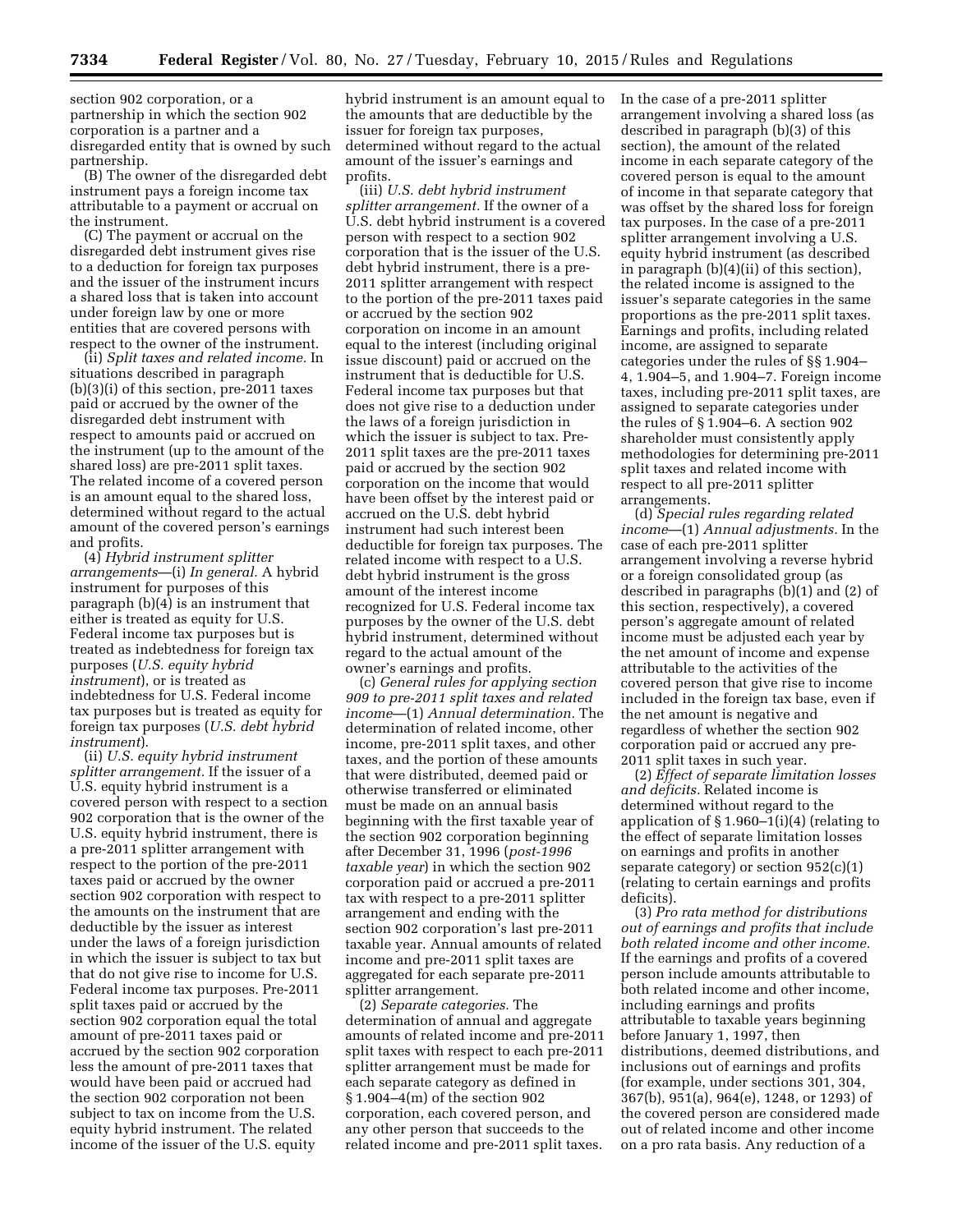covered person's earnings and profits that results from a payment on stock that is not treated as a dividend for U.S. Federal income tax purposes (for example, pursuant to section 312(n)(7)) will also reduce related income and other income on a pro rata basis.

(4) *Alternative method for distributions out of earnings and profits that include both related income and other income.* Solely for purposes of identifying the amount of pre-2011 split taxes of a section 902 corporation that are suspended as of the first day of the section 902 corporation's first post-2010 taxable year, in lieu of the rule set forth in paragraph (d)(3) of this section, a section 902 shareholder may choose to treat all distributions, deemed distributions, and inclusions out of earnings and profits of a covered person as attributable first to related income. A section 902 shareholder may choose to use this alternative method on a timely filed original income tax return for the first post-2010 taxable year in which the shareholder computes an amount of foreign income taxes deemed paid with respect to a section 902 corporation that paid or accrued pre-2011 split taxes. Such choice by a section 902 shareholder is evidenced by employing the method on its income tax return; the section 902 shareholder need not file a separate statement. A section 902 shareholder that chooses this alternative method must consistently apply it with respect to all pre-2011 splitter arrangements.

(5) *Distributions, deemed distributions, and inclusions of related income.* Distributions, deemed distributions, and inclusions of related income (including indirectly through a partnership) to persons other than the payor section 902 corporation retain their character as related income with respect to the associated pre-2011 split taxes.

(6) *Carryover of related income.*  Related income carries over to other corporations in the same manner as earnings and profits carry over under section 381, § 1.367(b)-7, or similar rules, and retains its character as related income with respect to the associated pre-2011 split taxes.

(7) *Related income taken into account by a section 902 shareholder.* Related income will be considered taken into account by a section 902 shareholder to the extent that the related income is recognized as gross income by the section 902 shareholder, or by an affiliated corporation described in paragraph (d)(9) of this section, upon a distribution, deemed distribution, or inclusion (such as under section 951(a)) out of the earnings and profits of the

covered person attributable to such related income.

(8) *Related income taken into account by a payor section 902 corporation.*  Related income will be considered taken into account by a payor section 902 corporation to the extent that:

(i) The related income is reflected in the earnings and profits of such section 902 corporation for U.S. Federal income tax purposes by reason of a distribution, deemed distribution, or inclusion out of the earnings and profits of the covered person attributable to such related income; or

(ii) The related income is reflected as a positive adjustment to the earnings and profits of such section 902 corporation for U.S. Federal income tax purposes by reason of the section 902 corporation and the covered person combining in a transaction described in section  $381(a)(1)$  or  $(a)(2)$ .

(9) *Related income taken into account by an affiliated group of corporations that includes a section 902 shareholder.*  A section 902 shareholder will be considered to have taken related income into account if one or more members of an affiliated group of corporations (as defined in section 1504) that files a consolidated Federal income tax return that includes the section 902 shareholder takes the related income into account.

(10) *Distributions of previously-taxed earnings and profits.* Distributions and deemed distributions described in paragraph (d) of this section (including in the case of a section 902 shareholder that has chosen the alternative method described in paragraph (d)(4) of this section) do not include distributions of amounts described in section 959(c)(1) or (c)(2), which are distributed before amounts described in section 959(c)(3).

(e) *Special rules regarding pre-2011 split taxes*—(1) *Taxes deemed paid prorata out of pre-2011 split taxes and other taxes.* If the pre-2011 taxes of a section 902 corporation include both pre-2011 split taxes and other taxes, then foreign income taxes deemed paid under section 902 or 960 or otherwise removed from post-1986 foreign income taxes in pre-2011 taxable years will be treated as attributable to pre-2011 split taxes and other taxes on a pro-rata basis.

(2) *Pre-2011 split taxes deemed paid in pre-2011 taxable years.* Pre-2011 split taxes deemed paid in pre-2011 taxable years in connection with a dividend paid to a shareholder described in section 902(b) retain their character as pre-2011 split taxes. The section 902(b) shareholder will be treated as the payor section 902 corporation with respect to those pre-2011 split taxes.

(3) *Carryover of pre-2011 split taxes.*  Pre-2011 split taxes that carry over to another foreign corporation, including under section 381, § 1.367(b)-7 or similar rules, retain their character as pre-2011 split taxes. The transferee foreign corporation will be treated as the payor section 902 corporation with respect to those pre-2011 split taxes.

(4) *Determining when pre-2011 split taxes are no longer treated as pre-2011 split taxes.* For each pre-2011 splitter arrangement, as related income is taken into account by the payor section 902 corporation or a section 902 shareholder as provided in paragraph (d) of this section, a ratable portion of the associated pre-2011 split taxes will no longer be treated as pre-2011 split taxes. In the case of a pre-2011 splitter arrangement involving a reverse hybrid or a foreign consolidated group (as described in paragraphs (b)(1) and (2) of this section, respectively), if aggregate related income is reduced to zero (other than as a result of a distribution, deemed distribution, or inclusion described in paragraph (d) of this section) or less than zero, pre-2011 split taxes will retain their character as pre-2011 split taxes until the amount of aggregate related income is positive and the related income is taken into account by the payor section 902 corporation or a section 902 shareholder as provided in paragraph (d) of this section.

(f) *Rules relating to partnerships and trusts*—(1) *Taxes paid or accrued by partnerships.* In the case of foreign income taxes paid or accrued by a partnership, the taxes will be treated as pre-2011 split taxes to the extent such taxes are allocated to one or more section 902 corporations and would be pre-2011 split taxes if the partner section 902 corporation had paid or accrued the taxes directly on the date such taxes are included by the section 902 corporation under sections 702 and 706(a). Further, any foreign income taxes subject to section 909 will be suspended in the hands of the partner section 902 corporation.

(2) *Section 704(b) allocations.*  Partnership allocations that satisfy the requirements of section 704(b) and the regulations thereunder will not constitute pre-2011 splitter arrangements except to the extent the arrangement is otherwise described in paragraph (b) of this section (for example, a payment or accrual on a disregarded debt instrument that gives rise to a shared loss).

(3) *Trusts.* Rules similar to the rules of paragraph (f)(1) of this section will apply in the case of any trust with one or more beneficiaries that is a section 902 corporation.